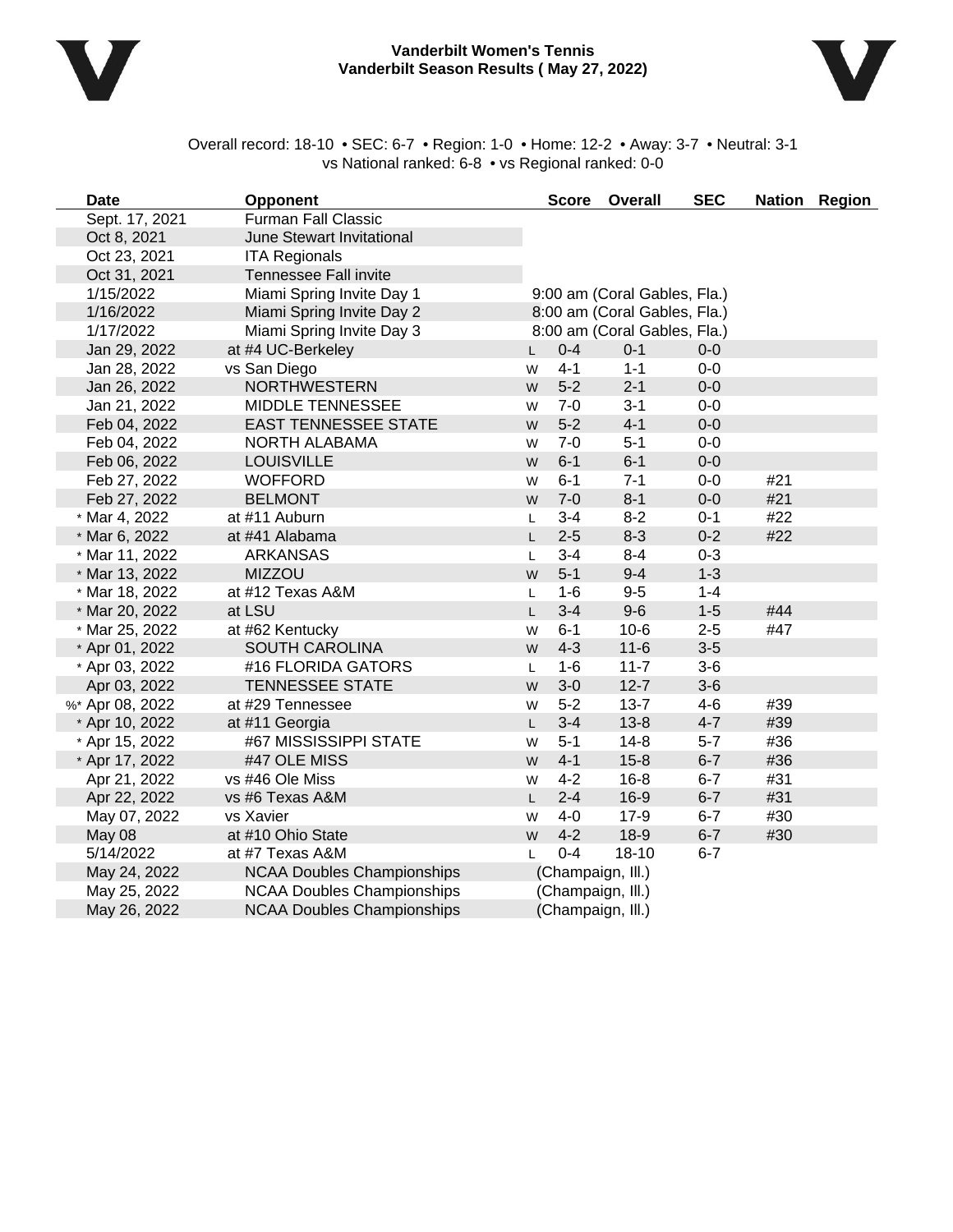#### **Vanderbilt Women's Tennis Vanderbilt Season Statistics ( May 27, 2022)**



#### Overall record: 18-10 • SEC: 6-7 • Region: 1-0 • Home: 12-2 • Away: 3-7 • Neutral: 3-1 vs National ranked: 6-8 • vs Regional ranked: 0-0

|                    |           |           |          |            |                            |                            |         |               |                   |                            | <b>VS</b> | ranked  |                 | ∟ast    |
|--------------------|-----------|-----------|----------|------------|----------------------------|----------------------------|---------|---------------|-------------------|----------------------------|-----------|---------|-----------------|---------|
| <b>SINGLES</b>     | Overall   | Dual      | Tour     | <b>SEC</b> |                            | 2                          | 3       | 4             | 5                 | 6                          | Nat'l     | Reg'l   | <b>Strk</b>     | 10      |
| Marcella Cruz      | $23 - 15$ | $13 - 9$  | $10 - 6$ | $5-5$      | $-- -$                     | ---                        | 3-0     | $8 - 8$       | $2 - 1$           | $\frac{1}{2}$              | 1-1       | $0-0$   | ∟1              | $2 - 4$ |
| Dasha Kourkina     | $30 - 9$  | $20 - 2$  | $10 - 7$ | $9 - 2$    | $\qquad \qquad - \qquad -$ | $\qquad \qquad - \qquad -$ | ---     | 1-0           | $9 - 0$           | $10 - 2$                   | $1 - 0$   | $0 - 0$ | W <sub>11</sub> | $7 - 0$ |
| Anessa Lee         | $23 - 15$ | $15 - 10$ | $8-5$    | $6 - 7$    | $2 - 3$                    | $11 - 5$                   | $2 - 2$ | $\frac{1}{2}$ | $- - -$           |                            | $5 - 7$   | $0 - 0$ | L2              | $4 - 4$ |
| Yufei Long         | $12 - 12$ | $5 - 7$   | $7-5$    | $2 - 4$    | $\qquad \qquad -$          | $2 - 0$                    | 2-6     | $1 - 1$       | $\qquad \qquad -$ | $\qquad \qquad -$          | $0 - 3$   | $0 - 0$ | L1              | $3-6$   |
| MaryAnn Rompf      | $8 - 7$   | $3-0$     | $5 - 7$  | $0 - 0$    | $-- -$                     |                            |         |               | $-- -$            | $3-0$                      | $0-0$     | $0 - 0$ | W <sub>3</sub>  | $5-5$   |
| Anna Ross          | $14 - 14$ | $8 - 12$  | $6 - 2$  | $3 - 7$    | $8 - 12$                   | $\qquad \qquad -$          | ---     |               | ---               | $\qquad \qquad - \qquad -$ | $5 - 8$   | $0 - 0$ | L <sub>6</sub>  | $2 - 7$ |
| <b>Holly Staff</b> | $22 - 12$ | $13 - 6$  | $9 - 6$  | $8-3$      | $--$                       | $4 - 2$                    | 7-2     | $2 - 2$       | $-$ – $-$         | $\frac{1}{2}$              | $5-5$     | $0 - 0$ | W1              | $6 - 2$ |
| <b>Amy Stevens</b> | $22 - 13$ | $16 - 7$  | $6 - 6$  | $7-6$      | $\qquad \qquad - \qquad -$ | ---                        | ---     | $3 - 0$       | 7-6               | $6 - 1$                    | $0 - 1$   | $0 - 0$ | W <sub>5</sub>  | $7 - 1$ |
| Totals             | 154-97    | 93-53     | 61-44    | 40-34      | $10-15$                    | 17-7                       | 14-10   | $15-1$<br>1   | 18-7              | $19-3$                     | $17 - 25$ | $0 - 0$ |                 |         |
| Percentage         | .614      | .637      | .581     | .541       | .400                       | .708                       | .583    | .577          | 720               | .864                       | .405      | .000.   |                 |         |

|                                |          |         |           |            |          |              |                        | <b>VS</b> | ranked  |                | Last    |
|--------------------------------|----------|---------|-----------|------------|----------|--------------|------------------------|-----------|---------|----------------|---------|
| <b>DOUBLES TEAMS</b>           | Overall  | Dual    | Tour      | <b>SEC</b> | 1        | $\mathbf{2}$ | 3                      | Nat'l     | Reg'l   | <b>Strk</b>    | 10      |
| Marcella Cruz/Holly Staff      | $4 - 3$  | $1 - 2$ | $3 - 1$   | $0 - 2$    | $---$    | $1 - 2$      | $\cdots$               | $0 - 1$   | $0 - 0$ | L2             | $4 - 3$ |
| MaryAnn Rompf/Anna Ross        | $1 - 2$  | $0 - 0$ | $1 - 2$   | $0 - 0$    | ---      | ---          | $\qquad \qquad \cdots$ | $0 - 0$   | $0 - 0$ | W <sub>1</sub> | $1 - 2$ |
| Anessa Lee/Yufei Long          | $5 - 2$  | $2 - 1$ | $3 - 1$   | $0 - 0$    | ---      | $1 - 1$      | $1 - 0$                | $0 - 0$   | $0 - 0$ | L1             | $5-2$   |
| Dasha Kourkina/Amy Stevens     | $3 - 3$  | $0 - 0$ | $3 - 3$   | $0 - 0$    | ---      | ---          | ---                    | $0 - 0$   | $0 - 0$ | W <sub>2</sub> | $3 - 3$ |
| Yufei Long/MaryAnn Rompf       | $2 - 1$  | $0 - 0$ | $2 - 1$   | $0 - 0$    | ---      | ---          | ---                    | $0 - 0$   | $0 - 0$ | W <sub>1</sub> | $2 - 1$ |
| Marcella Cruz/Anessa Lee       | $4 - 6$  | $2 - 6$ | $2 - 0$   | $0-5$      | $0 - 1$  | $2 - 5$      | $---$                  | $0 - 2$   | $0 - 0$ | L1             | $4 - 6$ |
| Anna Ross/Holly Staff          | $12 - 5$ | $8 - 2$ | $4 - 3$   | $2 - 0$    | $8 - 2$  | ---          | ---                    | $4 - 2$   | $0 - 0$ | L1             | $8 - 2$ |
| Marcella Cruz/MaryAnn Rompf    | $0 - 1$  | $0 - 0$ | $0 - 1$   | $0 - 0$    | ---      | ---          | ---                    | $0 - 0$   | $0 - 0$ | L1             | $0 - 1$ |
| MaryAnn Rompf/Amy Stevens      | $2 - 1$  | $0 - 0$ | $2 - 1$   | $0 - 0$    | ---      | ---          | ---                    | $0 - 0$   | $0 - 0$ | L1             | $2 - 1$ |
| Marcella Cruz/Dasha Kourkina   | $4 - 3$  | $1 - 2$ | $3 - 1$   | $0 - 1$    | ---      | ---          | $1 - 2$                | $0 - 0$   | $0 - 0$ | L <sub>2</sub> | $4 - 3$ |
| Anessa Lee/Holly Staff         | $6 - 3$  | $1 - 2$ | $5 - 1$   | $1 - 2$    | ---      | $1 - 2$      | $\frac{1}{2}$          | $0 - 0$   | $0 - 0$ | L2             | $6 - 3$ |
| Yufei Long/Amy Stevens         | $2 - 2$  | $1 - 1$ | $1 - 1$   | $1 - 1$    | ---      | $---$        | $1 - 1$                | $0 - 0$   | $0 - 0$ | L1             | $2 - 2$ |
| Dasha Kourkina/MaryAnn Rompf   | $12 - 6$ | $9-6$   | $3 - 0$   | $4 - 2$    | ---      | $1 - 1$      | $8-5$                  | $0-0$     | $0 - 0$ | L1             | $4 - 6$ |
| Marcella Cruz/Amy Stevens      | $4 - 5$  | $3 - 4$ | $1 - 1$   | $1 - 2$    | $1 - 0$  | $1 - 2$      | $1 - 2$                | $0 - 0$   | $0 - 0$ | W <sub>2</sub> | $4-5$   |
| Dasha Kourkina/Anna Ross       | $0 - 1$  | $0 - 0$ | $0 - 1$   | $0 - 0$    | ---      | ---          | ---                    | $0 - 0$   | $0 - 0$ | L1             | $0 - 1$ |
| Marcella Cruz/Yufei Long       | $3 - 1$  | $2 - 1$ | $1 - 0$   | $0 - 0$    | $1 - 0$  | $1 - 1$      | $\qquad \qquad - -$    | $0 - 0$   | $0 - 0$ | W <sub>2</sub> | $3 - 1$ |
| Dasha Kourkina/Anessa Lee      | $2 - 1$  | $1 - 1$ | $1 - 0$   | $0 - 0$    | ---      | ---          | $1 - 1$                | $0 - 0$   | $0 - 0$ | W <sub>1</sub> | $2 - 1$ |
| Anessa Lee/Anna Ross           | $2 - 2$  | $2 - 2$ | $0 - 0$   | $1 - 2$    | $2 - 2$  | ---          | $\qquad \qquad -$      | $0 - 1$   | $0 - 0$ | L <sub>2</sub> | $2 - 2$ |
| Anna Ross/Amy Stevens          | $1 - 0$  | $1 - 0$ | $0 - 0$   | $0 - 0$    | $1 - 0$  | ---          | $\cdots$               | $0 - 0$   | $0 - 0$ | W <sub>1</sub> | $1 - 0$ |
| Yufei Long/Anna Ross           | $4 - 3$  | $4 - 3$ | $0 - 0$   | $3-3$      | $4 - 3$  | ---          | $\qquad \qquad \cdots$ | $1 - 3$   | $0 - 0$ | W <sub>1</sub> | $4 - 3$ |
| Anessa Lee/Amy Stevens         | $0 - 1$  | $0 - 1$ | $0 - 0$   | $0 - 0$    | $---$    | $0 - 1$      | $\frac{1}{2}$          | $0 - 0$   | $0 - 0$ | L1             | $0 - 1$ |
| <b>Holly Staff/Amy Stevens</b> | $0 - 1$  | $0 - 1$ | $0 - 0$   | $0 - 1$    | ---      | ---          | $0 - 1$                | $0 - 0$   | $0 - 0$ | L1             | $0 - 1$ |
| Yufei Long/Holly Staff         | $1 - 0$  | $1 - 0$ | $0 - 0$   | $1 - 0$    | ---      | $1 - 0$      | $\qquad \qquad -$      | $0 - 0$   | $0 - 0$ | W <sub>1</sub> | $1 - 0$ |
| Totals                         | 74-53    | 39-35   | $35 - 18$ | 14-21      | $17 - 8$ | $9 - 15$     | $13 - 12$              | $5-9$     | $0 - 0$ |                |         |
| Percentage                     | .583     | 527     | .660      | .400       | .680     | 375          | .520                   | .357      | .000    |                |         |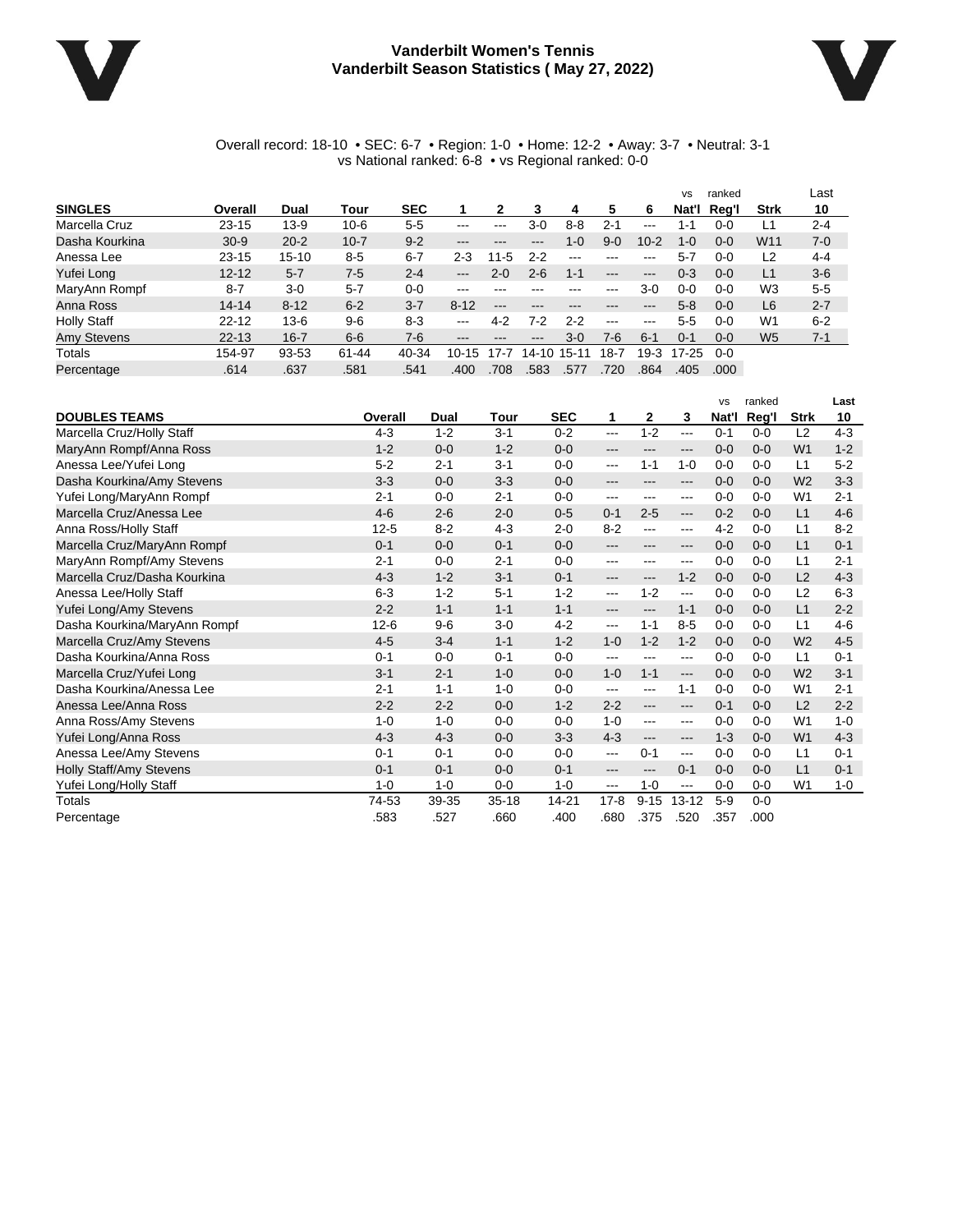

#### **Vanderbilt Women's Tennis Vanderbilt Season Statistics ( May 27, 2022)**

| <b>Date</b>     | <b>Opponent</b>                   |   | <b>Score</b>      | Overall                      | <b>SEC</b> | Nat'l | Reg'l |
|-----------------|-----------------------------------|---|-------------------|------------------------------|------------|-------|-------|
| Sept. 17, 2021  | <b>Furman Fall Classic</b>        |   |                   |                              |            |       |       |
| Oct 8, 2021     | June Stewart Invitational         |   |                   |                              |            |       |       |
| Oct 23, 2021    | <b>ITA Regionals</b>              |   |                   |                              |            |       |       |
| Oct 31, 2021    | Tennessee Fall invite             |   |                   |                              |            |       |       |
| 1/15/2022       | Miami Spring Invite Day 1         |   |                   | 9:00 am (Coral Gables, Fla.) |            |       |       |
| 1/16/2022       | Miami Spring Invite Day 2         |   |                   | 8:00 am (Coral Gables, Fla.) |            |       |       |
| 1/17/2022       | Miami Spring Invite Day 3         |   |                   | 8:00 am (Coral Gables, Fla.) |            |       |       |
| Jan 29, 2022    | at #4 UC-Berkeley                 | L | $0 - 4$           | $0 - 1$                      | $0 - 0$    |       |       |
| Jan 28, 2022    | vs San Diego                      | W | $4 - 1$           | $1 - 1$                      | $0 - 0$    |       |       |
| Jan 26, 2022    | <b>NORTHWESTERN</b>               | W | $5 - 2$           | $2 - 1$                      | $0 - 0$    |       |       |
| Jan 21, 2022    | MIDDLE TENNESSEE                  | W | $7 - 0$           | $3 - 1$                      | $0 - 0$    |       |       |
| Feb 04, 2022    | <b>EAST TENNESSEE STATE</b>       | W | $5 - 2$           | $4 - 1$                      | $0 - 0$    |       |       |
| Feb 04, 2022    | NORTH ALABAMA                     | W | $7 - 0$           | $5 - 1$                      | $0 - 0$    |       |       |
| Feb 06, 2022    | <b>LOUISVILLE</b>                 | W | $6 - 1$           | $6 - 1$                      | $0 - 0$    |       |       |
| Feb 27, 2022    | <b>WOFFORD</b>                    | W | $6 - 1$           | $7 - 1$                      | $0-0$      | #21   |       |
| Feb 27, 2022    | <b>BELMONT</b>                    | W | $7 - 0$           | $8 - 1$                      | $0 - 0$    | #21   |       |
| * Mar 4, 2022   | at #11 Auburn                     | L | $3 - 4$           | $8 - 2$                      | $0 - 1$    | #22   |       |
| * Mar 6, 2022   | at #41 Alabama                    | L | $2 - 5$           | $8 - 3$                      | $0 - 2$    | #22   |       |
| * Mar 11, 2022  | <b>ARKANSAS</b>                   | L | $3 - 4$           | $8 - 4$                      | $0 - 3$    |       |       |
| * Mar 13, 2022  | <b>MIZZOU</b>                     | W | $5 - 1$           | $9 - 4$                      | $1 - 3$    |       |       |
| * Mar 18, 2022  | at #12 Texas A&M                  | L | $1 - 6$           | $9 - 5$                      | $1 - 4$    |       |       |
| * Mar 20, 2022  | at LSU                            | L | $3 - 4$           | $9-6$                        | $1 - 5$    | #44   |       |
| * Mar 25, 2022  | at #62 Kentucky                   | W | $6 - 1$           | $10-6$                       | $2 - 5$    | #47   |       |
| * Apr 01, 2022  | <b>SOUTH CAROLINA</b>             | W | $4 - 3$           | $11 - 6$                     | $3-5$      |       |       |
| * Apr 03, 2022  | #16 FLORIDA GATORS                | L | $1 - 6$           | $11 - 7$                     | $3-6$      |       |       |
| Apr 03, 2022    | <b>TENNESSEE STATE</b>            | W | $3-0$             | $12 - 7$                     | $3-6$      |       |       |
| %* Apr 08, 2022 | at #29 Tennessee                  | W | $5 - 2$           | $13 - 7$                     | $4 - 6$    | #39   |       |
| * Apr 10, 2022  | at #11 Georgia                    | L | $3 - 4$           | $13 - 8$                     | $4 - 7$    | #39   |       |
| * Apr 15, 2022  | #67 MISSISSIPPI STATE             | W | $5 - 1$           | $14 - 8$                     | $5 - 7$    | #36   |       |
| * Apr 17, 2022  | #47 OLE MISS                      | W | $4 - 1$           | $15 - 8$                     | $6 - 7$    | #36   |       |
| Apr 21, 2022    | vs #46 Ole Miss                   | W | $4 - 2$           | $16 - 8$                     | $6 - 7$    | #31   |       |
| Apr 22, 2022    | vs #6 Texas A&M                   | L | $2 - 4$           | $16-9$                       | $6 - 7$    | #31   |       |
| May 07, 2022    | vs Xavier                         | W | $4 - 0$           | $17-9$                       | $6 - 7$    | #30   |       |
| May 08          | at #10 Ohio State                 | W | $4 - 2$           | $18-9$                       | $6 - 7$    | #30   |       |
| 5/14/2022       | at #7 Texas A&M                   | L | $0 - 4$           | $18 - 10$                    | $6 - 7$    |       |       |
| May 24, 2022    | <b>NCAA Doubles Championships</b> |   | (Champaign, III.) |                              |            |       |       |
| May 25, 2022    | <b>NCAA Doubles Championships</b> |   | (Champaign, III.) |                              |            |       |       |
| May 26, 2022    | <b>NCAA Doubles Championships</b> |   | (Champaign, III.) |                              |            |       |       |

| <b>DOUBLES</b>     | Overall   | Dual      | Tour     | <b>SEC</b> |          | 2        | 3        | <b>VS</b><br>Nat'l | ranked<br>Reg'l |
|--------------------|-----------|-----------|----------|------------|----------|----------|----------|--------------------|-----------------|
| Anessa Lee         | $19 - 15$ | $8 - 13$  | $11 - 2$ | $2 - 9$    | $2 - 3$  | 4-9      | $2 - 1$  | $0 - 3$            | $0-0$           |
| Yufei Long         | $17-9$    | $10 - 6$  | 7-3      | $5 - 4$    | $5 - 3$  | $3-2$    | $2 - 1$  | $1 - 3$            | 0-0             |
| <b>Holly Staff</b> | $23 - 12$ | $11 - 7$  | 12-5     | 4-5        | $8-2$    | 3-4      | $0 - 1$  | $4 - 3$            | 0-0             |
| Anna Ross          | 20-13     | 15-7      | 5-6      | $6 - 5$    | $15 - 7$ | $---$    | $---$    | $5-6$              | 0-0             |
| Dasha Kourkina     | $21 - 14$ | $11 - 9$  | $10-5$   | $4 - 3$    | $---$    | $1 - 1$  | $10 - 8$ | $0-0$              | 0-0             |
| Marcella Cruz      | 19-19     | $9 - 15$  | $10 - 4$ | $1 - 10$   | $2 - 1$  | $5-10$   | $2 - 4$  | $0 - 3$            | 0-0             |
| Amy Stevens        | $12 - 13$ | $5 - 7$   | 7-6      | $2 - 4$    | $2 - 0$  | $1 - 3$  | $2 - 4$  | $0-0$              | 0-0             |
| MaryAnn Rompf      | 17-11     | $9-6$     | $8 - 5$  | $4 - 2$    | $---$    | $1 - 1$  | $8 - 5$  | $0-0$              | 0-0             |
|                    | 74-53     | $39 - 35$ | $35-18$  | $14 - 21$  | $17 - 8$ | $9 - 15$ | 13-12    | $5-9$              | 0-0             |
| Percentage         | .583      | .527      | .660     | .400       | .680     | .375     | .520     | .357               | .000            |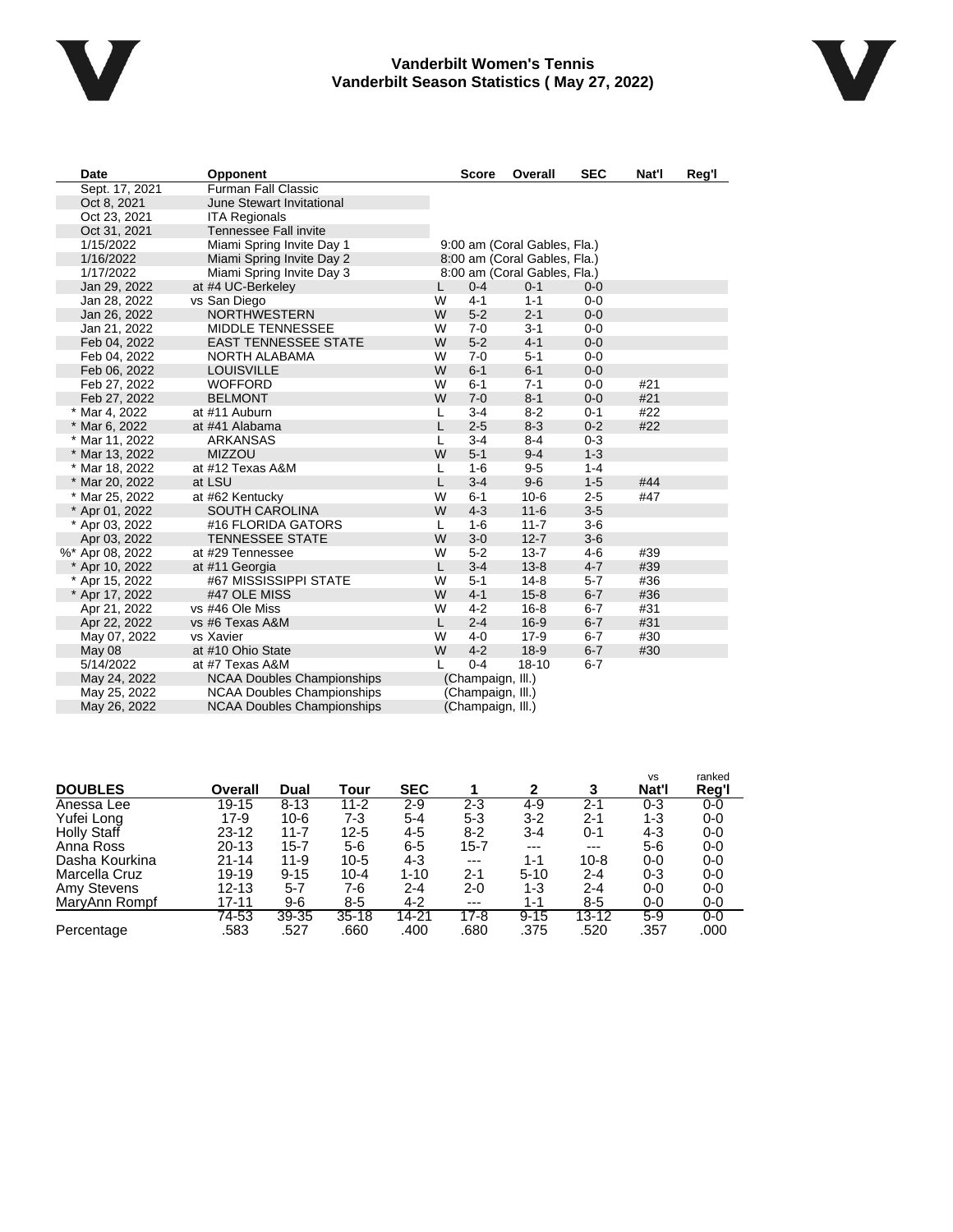



|                 |                             |              | <b>Singles</b> |              |              |          |              |   | <b>Doubles</b> |          |              |              |
|-----------------|-----------------------------|--------------|----------------|--------------|--------------|----------|--------------|---|----------------|----------|--------------|--------------|
| Date            | <b>Opponent</b>             |              | <b>Score</b>   | 1            | $\mathbf{2}$ | 3        | 4            | 5 | 6              | 1        | $\mathbf{2}$ | 3            |
| Jan 29, 2022    | at #4 UC-Berkeley           | L            | $0 - 4$        |              |              | L        | L            | L | u              |          | L            | L            |
| Jan 28, 2022    | vs San Diego                | W            | $4 - 1$        | W            | W            | <b>u</b> | L            | W | <b>u</b>       | L.       | W            | W            |
| Jan 26, 2022    | <b>NORTHWESTERN</b>         | W            | $5 - 2$        | W            | W            | W        | L            | L | W              | W        |              | W            |
| Jan 21, 2022    | <b>MIDDLE TENNESSEE</b>     | W            | $7 - 0$        | W            | W            | W        | W            | W | W              | W        | W            |              |
| Feb 04, 2022    | <b>EAST TENNESSEE STATE</b> | W            | $5-2$          | W            | L            | L        | W            | W | W              | W        | W            | W            |
| Feb 04, 2022    | NORTH ALABAMA               | W            | $7 - 0$        | W            | W            | W        | W            | W | W              | W        | W            | W            |
| Feb 06, 2022    | <b>LOUISVILLE</b>           | W            | $6 - 1$        | W            | W            | W        | W            | W | W              | W        |              | L            |
| Feb 27, 2022    | <b>WOFFORD</b>              | W            | $6 - 1$        | L            | W            | W        | W            | W | W              | W        |              | W            |
| Feb 27, 2022    | <b>BELMONT</b>              | W            | $7 - 0$        | W            | W            | W        | W            | W | W              | W        |              | W            |
| * Mar 4, 2022.  | at #11 Auburn               | L            | $3 - 4$        | W            | W            | L        |              | W | L              | L.       | <b>u</b>     | L            |
| * Mar 6, 2022.  | at #41 Alabama              | L            | $2 - 5$        | L            |              | L        |              | L | W              | W        | W            | L            |
| * Mar 11, 2022  | <b>ARKANSAS</b>             | $\mathbf{L}$ | $3 - 4$        | $\mathbf{L}$ | W            | L        | W            | L | W              | L.       |              | L            |
| * Mar 13, 2022  | <b>MIZZOU</b>               | W            | $5 - 1$        | L            | W            | W        | W            | W |                | W        |              | W            |
| * Mar 18, 2022  | at #12 Texas A&M            | L            | $1 - 6$        | L            |              | L        |              | W | L              | L.       |              | $\mathbf{u}$ |
| * Mar 20, 2022  | at LSU                      | L            | $3 - 4$        | L            | W            | L        | W            | L | W              | W        |              | L            |
| * Mar 25, 2022  | at #62 Kentucky             | W            | $6 - 1$        | W            | W            | W        | W            | L | W              | W        | $\mathbf{u}$ | W            |
| * Apr 01, 2022  | <b>SOUTH CAROLINA</b>       | W            | $4 - 3$        | L            |              | W        | W            | W | W              | L        |              | W            |
| * Apr 03, 2022  | #16 FLORIDA GATORS          | L            | $1 - 6$        | L            |              | L        | L            | L | W              | L        |              | W            |
| Apr 03, 2022    | <b>TENNESSEE STATE</b>      | W            | $3-0$          | ū            | u            | u        | W            | W | b.             | W        | W            | .d           |
| %* Apr 08, 2022 | at #29 Tennessee            | W            | $5-2$          | W            | L            | W        | W            | W | W              | <b>u</b> |              | L            |
| * Apr 10, 2022  | at #11 Georgia              | L            | $3 - 4$        | L            | Wr           | W        | L            | W | L              | W        |              | L            |
| * Apr 15, 2022  | #67 MISSISSIPPI STATE       | W            | $5-1$          |              | W            | W        | $\mathbf{u}$ | W | W              | W        |              | W            |
| * Apr 17, 2022  | #47 OLE MISS                | W            | $4 - 1$        | L            | W            | <b>u</b> | W            | u | W              | L        | W            | W            |
| Apr 21, 2022    | vs #46 Ole Miss             | W            | $4 - 2$        | $\mathbf{L}$ | W            | W        |              | W | <b>u</b>       | W        | W            | L            |
| Apr 22, 2022    | vs #6 Texas A&M             | L            | $2 - 4$        | L            | L            | u        | L            | W | W              | L        | u            | L            |
| May 07, 2022    | vs Xavier                   | W            | $4 - 0$        | $\mathbf{u}$ | <b>u</b>     | W        | <b>u</b>     | W | W              | W        | W            | L            |
| May 08          | at #10 Ohio State           | W            | $4 - 2$        | L            | W            | L        | W            | u | W              | W        | u            | W            |
| 5/14/2022       | at #7 Texas A&M             |              | $0 - 4$        | L            | u            | L        |              | ū | u              | <b>u</b> |              | L            |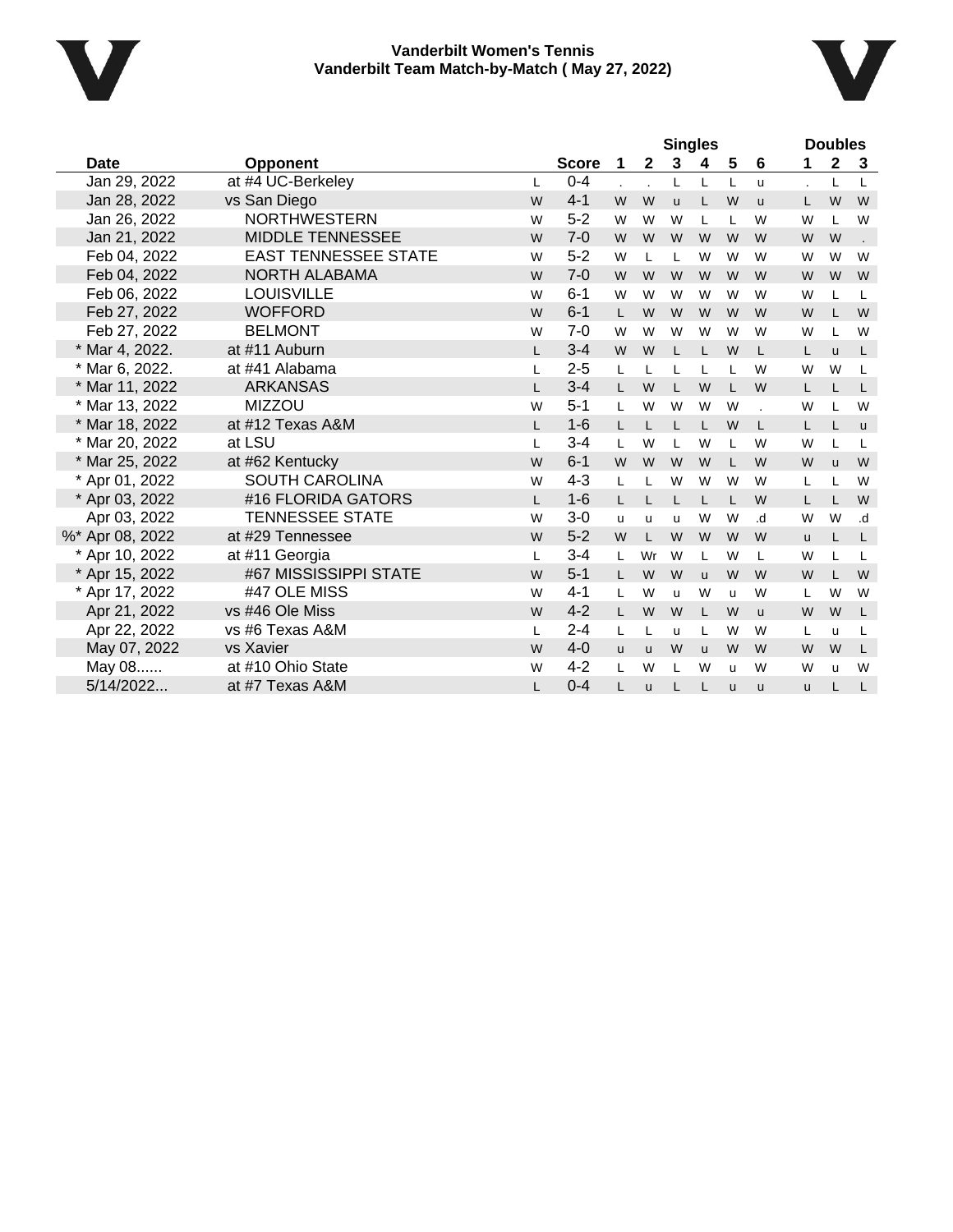



#### **Marcella Cruz**

|         | <b>SINGLES</b>         | <b>Team/School</b>            |                | Pos Opponent (Rank Nat/Reg) |            | <b>Singles score</b>            |
|---------|------------------------|-------------------------------|----------------|-----------------------------|------------|---------------------------------|
|         | Sept. 17               | vs North Carolina             |                | t-1 Carson Tanguilig        |            | Lost 1-6, 2-6                   |
|         | Sept. 17               | vs South Carolina             |                | t-2 Elise Mills             |            | Lost 4-6, 6-3, 6-7              |
|         | Sept. 17               | vs Tennessee                  |                | t-3 Callie Creath           |            | Won 6-3, 6-4                    |
|         | Oct 8, 2021            | vs Illinois                   |                | t-1 Ashley Yeah             |            | Lost 4-6, 1-6                   |
|         | Oct 8, 2021            | vs Iowa State                 |                | t-2 Christin Hsieh          |            | Won 6-3, 4-6, 6-4               |
|         | Oct 8, 2021            | vs Kentucky                   |                | t-3 Fiona Arrese            |            | Won 6-2, 6-1                    |
|         | Oct 23, 2021           | vs East Tennessee State       |                | t-1 Alejandra Morales       |            | Won 6-4, 7-5                    |
|         | Oct 23, 2021           | vs Belmont                    |                | t-2 Anastasiya Zholdakov    |            | Won 6-4, 7-6                    |
|         | Oct 23, 2021           | vs Kentucky                   |                | t-3 Carlota Molina          |            | Won 6-2, 6-3                    |
|         | Oct 23, 2021           | vs Tennessee                  |                | t-4 Rebeka Mertena          |            | Lost 6-4, 6-7, 2-6              |
|         | Oct 31, 2021           | vs Illinois                   |                | t-1 Josie Frazier           |            | Won 3-6, 7-5, 6-2               |
|         | Oct 31, 2021           | vs Wake Forest                |                | t-2 Casie Wooten            |            | Won 6-2, 6-0                    |
|         | Oct 31, 2021           | vs Tennessee                  |                | t-3 Elza Tomase             |            | Lost $6-2$ , $4-6$ , $3-6$      |
|         | 1/15/2022              | vs Miami                      |                | Diana Khodan                |            | Won 6-4, 6-1                    |
|         | 1/16/2022              | vs Texas                      |                | Kylie Collins (40/-)        |            | Lost $3-6, 3-6$                 |
|         | 1/17/2022              | vs NC State                   |                | Sophie Abrams               |            | Won 6-3, 6-3                    |
|         | Jan 29, 2022           | at #4 UC-Berkeley             |                | 5 Katja Wiersholm           |            | Lost 0-6, 0-6                   |
|         | Jan 28, 2022           | vs San Diego                  | 5              | Claudia de las Heras        |            | Won 6-2, 4-6, 6-3               |
|         | Jan 26, 2022           | Northwestern                  | 4              | <b>Sydney Pratt</b>         |            | Lost 2-6, 5-7                   |
|         | Jan 21, 2022           | Middle Tennessee              | $\overline{4}$ | Zani Barnard                |            | Won 6-2, 6-2                    |
|         | Feb 04, 2022           | <b>East Tennessee State</b>   | 5              | Daniela Rivera              |            | Won 6-0, 6-3                    |
|         | Feb 04, 2022           | North Alabama                 | 3              | <b>Sydney Flesch</b>        |            | Won 6-4, 6-4                    |
|         | Feb 06, 2022           | Louisville                    | $\overline{4}$ | Sasha Gorchanyuk            |            | Won 6-4, 6-0                    |
|         | Feb 27, 2022           | Wofford                       | 3              | <b>Lilie Steryous</b>       |            | Won 6-0, 6-0                    |
|         | Feb 27, 2022           | <b>Belmont</b>                | 3              | Peyton Lee                  |            | Won 6-0, 6-1                    |
|         | Mar 4, 2022            | at #11 Auburn                 | $\overline{4}$ | <b>Adeline Flach</b>        |            | Lost $6-7$ (3-7), 2-6           |
| $\star$ | Mar 6, 2022            | at #41 Alabama                | 4              | Anna Parkhomenko            |            | Lost 1-6, 4-6                   |
| $\star$ | Mar 13, 2022           | Mizzou                        |                | 4 Emelie Schwarte           |            | Won 6-4, 6-2                    |
| $\ast$  |                        | Mar 18, 2022 at #12 Texas A&M | 4              | Jayci Goldsmith             |            | Lost 4-6, 4-6                   |
| $\star$ | Mar 20, 2022           | at LSU                        | $\overline{4}$ | <b>Taylor Bridges</b>       |            | Won 6-4, 6-4                    |
| $\ast$  |                        | Mar 25, 2022 at #62 Kentucky  | 4              | Lidia Gonzalez              |            | Won 6-2, 6-2                    |
| $\star$ | Apr 01, 2022           | South Carolina                | $\overline{4}$ | Elise Mills (86/-)          |            | Won 6-2, 6-4                    |
| $\star$ | Apr 03, 2022           | #16 Florida Gators            | 4              | Alicia Dudeney              |            | Lost 4-6, 1-6                   |
|         | Apr 03, 2022           | <b>Tennessee State</b>        | 3              | Daniela Koleva              |            | 6-2, 2-1, unfinished            |
| $%$ *   | Apr 08, 2022           | at #29 Tennessee              | 4              | Esther Adeshina             |            | Won 6-3, 4-6, 6-0               |
| $\star$ | Apr 10, 2022           | at #11 Georgia                | $\overline{4}$ | Morgan Coppoc               |            | Lost 1-6, 2-6                   |
| $\star$ | Apr 15, 2022           | #67 Mississippi State         | 4              | <b>Chloe Cirotte</b>        |            | 6-4, 6-7 (2-7), 1-1, unfinished |
| $\star$ | Apr 17, 2022           | #47 Ole Miss                  | 3              | Ludmila Kareisova           |            | 3-6, 6-6, unfinished            |
|         | Apr 22, 2022           | vs #6 Texas A&M               | 4              | Jayci Goldsmith             |            | Lost $4-6, 6-7 (4-7)$           |
|         | May 07, 2022 vs Xavier |                               |                | 4 Anna Roggenburk           | $\sim 100$ | 2-6, 6-0, 4-5, unfinished       |
|         | May 08                 | at #10 Ohio State             | 4              | Kolie Allen                 |            | Won 6-4, 6-4                    |
|         | 5/14/2022              | at #7 Texas A&M               | $\overline{4}$ | Jayci Goldsmith             |            | Lost 2-6, 2-6                   |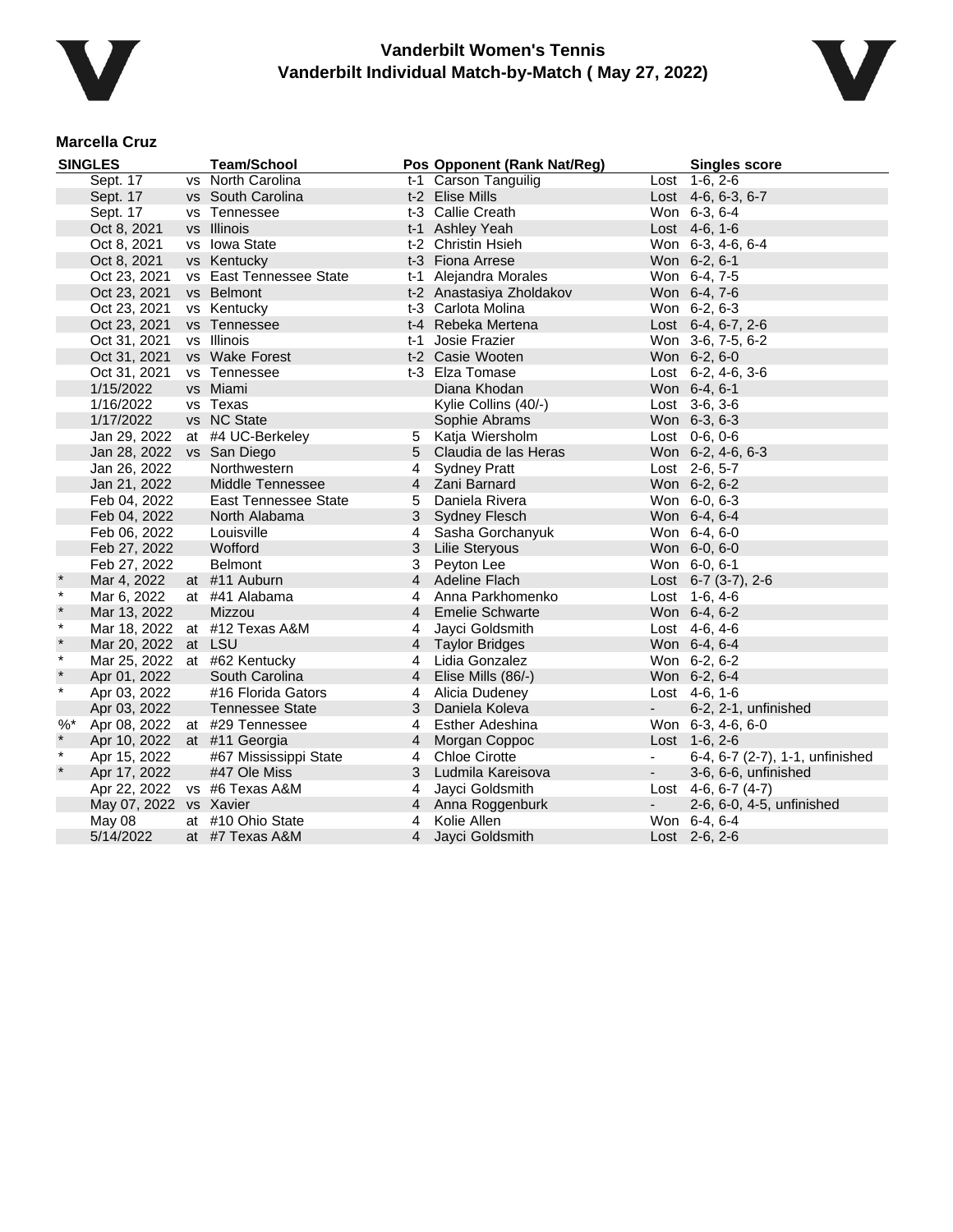



# **Marcella Cruz**

|              | <b>DOUBLES</b>   | <b>Team/School</b>          |                       | Pos Opponent (Rank Nat/Reg)          |                | <b>Doubles score/partner</b> |
|--------------|------------------|-----------------------------|-----------------------|--------------------------------------|----------------|------------------------------|
|              |                  | Sept. 17 vs Wake Forest     |                       | t-1 Carolyn Campana/Anna Campana     |                | Won 6-3/Holly Staff          |
|              | Sept. 17 vs Duke |                             |                       | t-2 Georgia Drummy/Emma Jackson      |                | Lost 3-6/Holly Staff         |
|              |                  | Sept. 17 vs Texas           |                       | t-2 Bella Zamarripa/Malaika Rapolu   |                | Won 6-3/Holly Staff          |
|              | Oct 8            | vs Kentucky                 | t-1                   | Maialen Morante/Carla Girbau         |                | Won 6-2/Anessa Lee           |
|              | Oct 8            | vs Iowa State               |                       | t-2 Ashley Yeah/Christin Hsieh       |                | Won 6-2/Anessa Lee           |
|              | Oct 8            | vs Miami                    |                       | t-3 Maya Tahan/Diana Khoden          |                | Lost 4-6/MaryAnn Rompf       |
|              | Oct 23           | vs Miami Ohio               | t-1                   | Denysiewica-Slowek/Saravanan         |                | Won 8-2/Dasha Kourkina       |
|              | Oct 23           | vs Middle Tennessee         |                       | t-2 Schmidt/Muskan Gupta             |                | Won 8-7/Dasha Kourkina       |
|              | Oct 23           | vs Tennessee                |                       | t-3 Rebeka Mertena/Elza Tomase       |                | Lost 1-8/Dasha Kourkina      |
|              | Oct 31           | vs Tennessee                | t-1                   | Olivia Symons/Tenika McGiffin        |                | Won 6-4/Holly Staff          |
|              | Oct 31           | vs Illinois                 | t-1                   | Kate Duong/Kasia Treiber             |                | Won 7-6/Amy Stevens          |
|              | Oct 31           | vs Kentucky                 |                       | t-2 Carla Girbau/Lidia Gonzalez      |                | Won 6-4/Dasha Kourkina       |
|              |                  | 1/15/202 vs NC State        |                       | Jaeda Daniel/Nell Miller             |                | Lost 4-6/Amy Stevens         |
|              |                  | 1/17/202 vs Texas           |                       | Kylie Collins/Malaika Rapolu         |                | Won 6-4/Yufei Long           |
|              | Jan 29           | at #4 UC-Berkeley           | 2                     | Jessica Alsola/Katja Wiersholm       | Lost           | 4-6/Yufei Long               |
|              | <b>Jan 28</b>    | vs San Diego                | $\mathbf{2}$          | Abigail Desiatnikov/Jordyn McBride   | Won            | 6-3/Yufei Long               |
|              | Jan 26           | Northwestern                | 2                     | Sydney Pratt/Hannah McColgan         | Lost           | 4-6/Amy Stevens              |
|              | Jan 21           | Middle Tennessee            | $\overline{2}$        | Lee Barnard/Noelle Mauro             | Won            | 6-2/Amy Stevens              |
|              | Feb 04           | <b>East Tennessee State</b> | 3                     | Yunuen Elizarraras/Fernanda Carvajal | Won            | 7-6 (7-0)/Dasha Kourkina     |
|              | Feb 04           | North Alabama               | $\mathbf{2}^{\prime}$ | Julliette Talieu/Sydney Flesch       |                | Won 6-1/Holly Staff          |
|              | Feb 06           | Louisville                  | 3                     | Dina Chaika/Chelsea Sawyer           | Lost           | 4-6/Dasha Kourkina           |
|              | Feb 27           | Wofford                     | $\overline{2}$        | Lily Woods/Emma Sorensen             | Lost           | 3-6/Amy Stevens              |
|              | Feb 27           | <b>Belmont</b>              | $\mathbf 1$           | Gina Feistel/Meredith Roberts        | Won            | 7-6 (7-2)/Yufei Long         |
|              | Mar 4            | at #11 Auburn               | 3                     | Carolyn Ansari/Madeline Meredith     | Lost           | 3-6/Dasha Kourkina           |
| $\star$      | Mar 6            | at #41 Alabama              | 3                     | Ola Pitak/Kasia Pitak                | Lost           | 4-6/Amy Stevens              |
| $\star$      | Mar 11           | Arkansas                    | 3                     | Kelly Keller/Indianna Spink          | Lost           | 1-6/Amy Stevens              |
| $\star$      | <b>Mar 13</b>    | Mizzou                      | 3                     | Valentina Vazquez/Elys Ventura       | Won            | 6-3/Amy Stevens              |
| $\star$      | <b>Mar 18</b>    | at #12 Texas A&M            | 2                     | Carson Branstine/Mary Stoiana (27/-) | Lost           | 1-6/Anessa Lee               |
| $\ast$       | <b>Mar 20</b>    | at LSU                      | 2                     | Taylor Bridges/Safiya Carrington     | Lost           | 4-6/Anessa Lee               |
| $\pmb{\ast}$ | <b>Mar 25</b>    | at #62 Kentucky             | $\overline{2}$        | Ellie Eades/Carla Girbau             |                | 4-5, unfinished/Holly Staff  |
| $\star$      | Apr 01           | South Carolina              | 2                     | Ana Cruz/Ayana Akli                  | Lost           | 2-6/Holly Staff              |
| $\ast$       | Apr 03           | #16 Florida Gators          | $\overline{2}$        | Alicia Dudeney/Bente Spee (34/-)     | Lost           | 4-6/Holly Staff              |
|              | Apr 03           | <b>Tennessee State</b>      | 1.                    | Franka Sindicic/Naomi Von Bose       | Won            | 6-1/Amy Stevens              |
|              | Apr 10           | at #11 Georgia              | $\overline{2}$        | Mell Reasco/Meg Kowalski             | Lost           | 4-6/Anessa Lee               |
|              | Apr 15           | #67 Mississippi State       | 2                     | Emma Antonaki/Marta Falceto          | Lost           | 4-6/Anessa Lee               |
|              | Apr 17           | #47 Ole Miss                | $\mathbf{1}$          | Anaelle Leclercq/Sabina Machalova    | Lost           | 0-6/Anessa Lee               |
|              | Apr 21           | vs #46 Ole Miss             | 2                     | Ludmila Kareisova/Kelsey Mize        | Won            | 6-4/Anessa Lee               |
|              | Apr 22           | vs #6 Texas A&M             | 2                     | Carson Branstine/Mary Stoiana (47/-) | $\blacksquare$ | 2-5, unfinished/Amy Stevens  |
|              | May 07           | vs Xavier                   | $\mathbf{2}^{\circ}$  | Anna Roggenburk/Imani Graham         |                | Won 6-3/Anessa Lee           |
|              | May 08           | at #10 Ohio State           | 2                     | Irina Cantos Siemers/Lucia Marzal    |                | 4-5, unfinished/Anessa Lee   |
|              |                  | 5/14/202 at #7 Texas A&M    | 2                     | Carson Branstine/Mary Stoiana (47/-) | Lost           | 4-6/Anessa Lee               |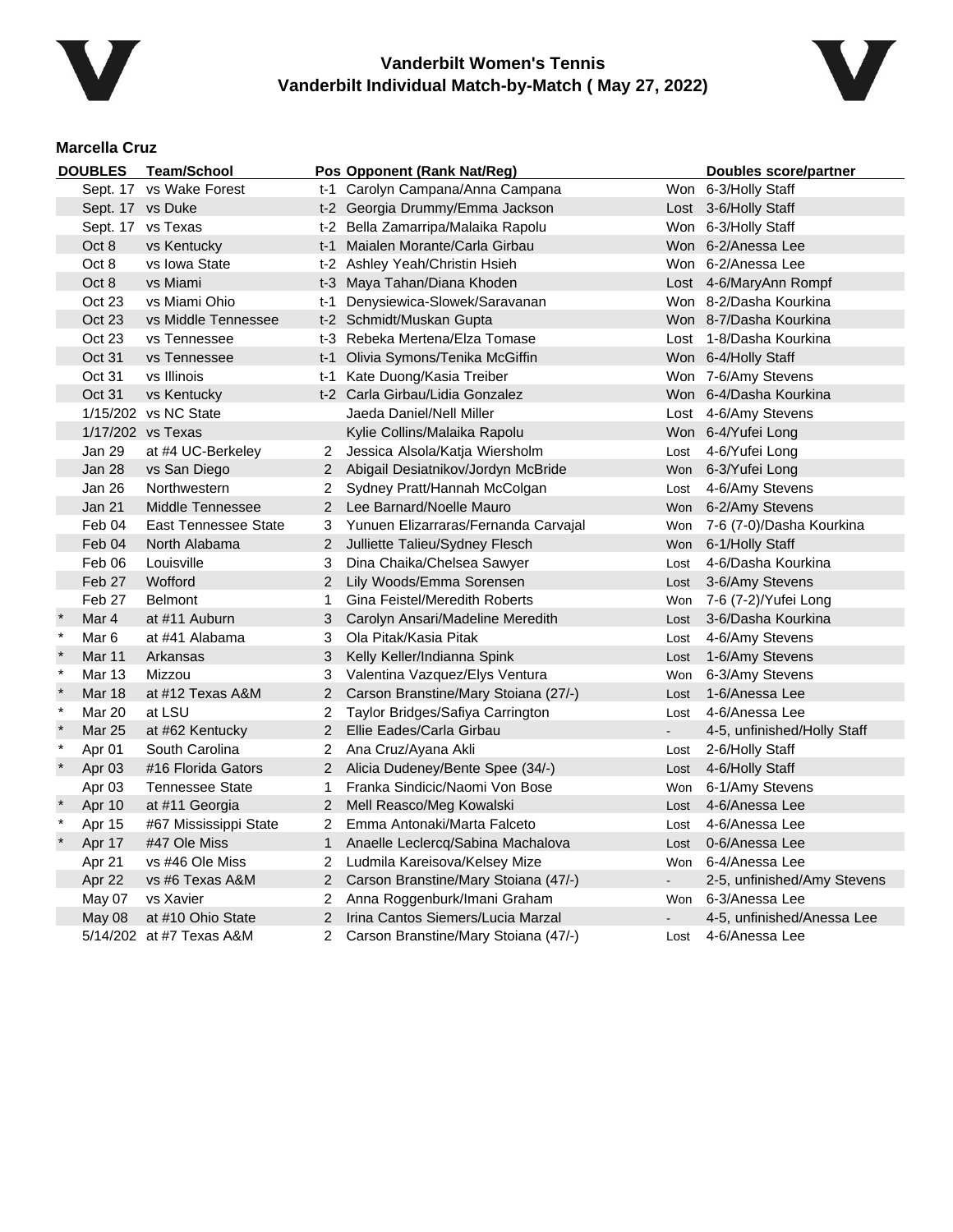



#### **Dasha Kourkina**

|         | <b>SINGLES</b> | <b>Team/School</b>      |   | Pos Opponent (Rank Nat/Reg) |                | <b>Singles score</b>               |
|---------|----------------|-------------------------|---|-----------------------------|----------------|------------------------------------|
|         | Sept. 17       | vs Wake Forest          |   | t-1 Brooke Killingsworth    |                | Lost 4-6, 6-7                      |
|         | Sept. 17       | vs South Carolina       |   | t-2 Ana Cruz                |                | Won 6-1, 6-4                       |
|         | Sept. 17       | vs Clemson              |   | t-3 Sopia Hatton            |                | Won 6-2, 6-4                       |
|         | Oct 8, 2021    | vs Illinois             |   | t-1 Kida Ferrari            |                | Won 6-2, 6-1                       |
|         | Oct 8, 2021    | vs Miami                |   | t-2 Diana Khoden            |                | Lost 2-6, 3-6                      |
|         | Oct 8, 2021    | vs Kentucky             |   | t-3 Maialen Morante         |                | Won 6-4, 6-1                       |
|         | Oct 23, 2021   | vs Belmont              |   | t-1 Somer Henry             |                | Won 6-2, 6-1                       |
|         | Oct 23, 2021   | vs Ball State           |   | t-2 Kaplan                  |                | Won 6-2, 6-4                       |
|         | Oct 23, 2021   | vs East Tennessee State |   | t-3 Emilia Alfaro           |                | Won 6-2, 6-1                       |
|         | Oct 23, 2021   | vs Kentucky             |   | t-4 Elizabeth Stevens       |                | Won 6-3, 7-6                       |
|         | Oct 23, 2021   | vs Tennessee            |   | t-5 Elza Tomase             |                | Lost 5-7, 0-6                      |
|         | Oct 31, 2021   | vs Illinois             |   | t-1 Kasia Treiber           |                | Won 6-2, 6-1                       |
|         | Oct 31, 2021   | vs Wake Forest          |   | t-2 Anna Brylin             |                | Lost 1-6, 1-6                      |
|         | Oct 31, 2021   | vs Tennessee            |   | t-3 Esther Adeshina         |                | Lost 4-6, 1-6                      |
|         | 1/15/2022      | vs Miami                |   | Eden Richardson             |                | Lost $5-7$ , $7-6$ $(7-3)$ , $0-6$ |
|         | 1/16/2022      | vs Texas                |   | Simran Kortikere            |                | Won 6-2, 6-0                       |
|         | 1/17/2022      | vs NC State             |   | Amelia Rajecki              |                | Lost 3-6, 7-6 (7-4), 6-7 (2-7)     |
|         | Jan 29, 2022   | at #4 UC-Berkeley       | 6 | Hannah VillerMoeller        | $\sim$         | 6-7 (4-7), unfinished              |
|         | Jan 28, 2022   | vs San Diego            | 6 | Victoria Kalaitzis          | $\blacksquare$ | 0-6, 7-6 (7-4), 0-1, unfinished    |
|         | Jan 26, 2022   | <b>Northwestern</b>     | 6 | Christina Hand              |                | Won 7-5, 7-5                       |
|         | Jan 21, 2022   | Middle Tennessee        | 6 | Lilly-Sophie                |                | Won 6-1, 6-1                       |
|         | Feb 04, 2022   | East Tennessee State    | 6 | Yunuen Elizarraras          |                | Won 6-0, 6-1                       |
|         | Feb 04, 2022   | North Alabama           | 4 | Kalais Going                |                | Won 6-1, 6-2                       |
|         | Feb 06, 2022   | Louisville              | 6 | Tatiana Simova              |                | Won 6-1, 6-1                       |
|         | Feb 27, 2022   | Wofford                 | 5 | Breda Brennan               |                | Won 6-0, 6-0                       |
|         | Feb 27, 2022   | <b>Belmont</b>          | 5 | Viktoria Kliimand           |                | Won 6-0, 6-4                       |
| $\star$ | Mar 4, 2022    | at #11 Auburn           | 6 | Yu Chen                     |                | Lost 2-6, 4-6                      |
| $\star$ | Mar 6, 2022    | at #41 Alabama          | 6 | Kasia Pitak                 |                | Won 6-3, 6-3                       |
| $\star$ | Mar 11, 2022   | Arkansas                | 6 | Laura Rijkers               |                | Won 6-0, 6-2                       |
| $\star$ | Mar 13, 2022   | Mizzou                  | 6 | Gabriela Martinez           | $\sim$         | $6-1, 0-2$                         |
| $\star$ | Mar 18, 2022   | at #12 Texas A&M        | 6 | Katya Townsend              |                | Lost 6-4, 2-6, 3-6                 |
| $\star$ | Mar 20, 2022   | at LSU                  | 6 | Rania Azziz                 |                | Won 6-3, 0-6, 6-1                  |
| $\star$ | Mar 25, 2022   | at #62 Kentucky         | 6 | <b>Ellie Eades</b>          |                | Won 6-4, 7-5                       |
| $\star$ | Apr 01, 2022   | South Carolina          | 6 | <b>Gracie Mulville</b>      |                | Won 6-2, 6-3                       |
| $\star$ | Apr 03, 2022   | #16 Florida Gators      | 6 | Emma Shelton                |                | Won 6-4, 6-2                       |
|         | Apr 03, 2022   | Tennessee State         | 5 | Mckhia McCrary              |                | Won 6-0, 6-0                       |
| $%$ *   | Apr 08, 2022   | at #29 Tennessee        | 5 | Daria Kuczer                |                | Won 7-6 (7-2), 7-6 (7-4)           |
| $\star$ | Apr 10, 2022   | at #11 Georgia          | 5 | Meg Kowalski (83/-)         |                | Won 6-3, 7-5                       |
| $\star$ | Apr 15, 2022   | #67 Mississippi State   | 5 | Alexandra Mikhailuk         |                | Won 6-3, 6-2                       |
| $\star$ | Apr 17, 2022   | #47 Ole Miss            | 5 | Lillian Gabrielsen          | $\sim$         | 6-4, 2-6, 2-3, unfinished          |
|         | Apr 21, 2022   | vs #46 Ole Miss         | 5 | Lillian Gabrielsen          |                | Won 6-2, 6-2                       |
|         | Apr 22, 2022   | vs #6 Texas A&M         | 5 | Gianna Pielet               |                | Won 6-3, 6-1                       |
|         | May 07, 2022   | vs Xavier               | 5 | Anna Smith                  |                | Won 6-3, 6-0                       |
|         | May 08         | at #10 Ohio State       | 5 | Lucia Marzal                |                | 6-2, 4-6, 4-0, unfinished          |
|         | 5/14/2022      | at #7 Texas A&M         | 5 | Gianna Pielet               | $\blacksquare$ | 3-6, 6-3, unfinished               |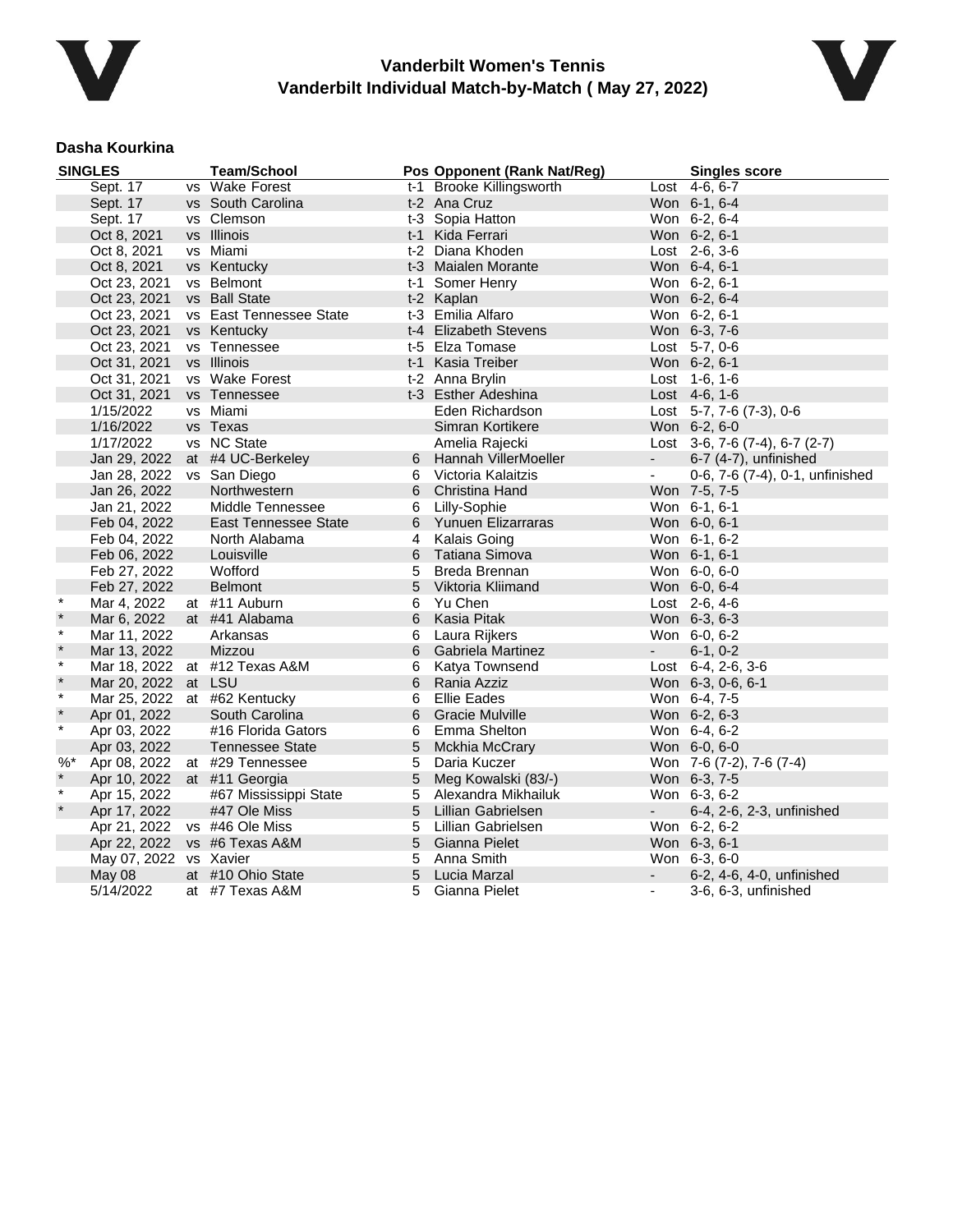



#### **Dasha Kourkina**

| <b>DOUBLES</b> |                   | <b>Team/School</b>          |                | Pos Opponent (Rank Nat/Reg)             | <b>Doubles score/partner</b> |                             |  |
|----------------|-------------------|-----------------------------|----------------|-----------------------------------------|------------------------------|-----------------------------|--|
|                |                   | Sept. 17 vs Texas           |                | t-1 Simran Kortikere/Gabby Cusano       |                              | Lost 1-6/Amy Stevens        |  |
|                |                   | Sept. 17 vs Texas           |                | t-2 Gabby Cusano/Simran Kortikere       |                              | Lost 1-6/Amy Stevens        |  |
|                |                   | Sept. 17 vs South Carolina  |                | t-2 Kendall Couch/Elise Mills           |                              | Won 6-1/Amy Stevens         |  |
|                | Oct 8             | vs Iowa State               | $t-1$          | Chie Kezuka/Christin Hsieh              |                              | Lost 4-6/Amy Stevens        |  |
|                | Oct 8             | vs Lipscomb                 |                | t-2 Kate Popova/Anja Trbeznik           |                              | Won 6-3/Amy Stevens         |  |
|                | Oct 8             | vs Illinois                 |                | t-3 Emily Casati/Shivani Ingle          |                              | Won 6-4/Amy Stevens         |  |
|                | Oct 23            | vs Miami Ohio               | t-1            | Denysiewica-Slowek/Saravanan            |                              | Won 8-2/Marcella Cruz       |  |
|                | <b>Oct 23</b>     | vs Middle Tennessee         |                | t-2 Schmidt/Muskan Gupta                |                              | Won 8-7/Marcella Cruz       |  |
|                | Oct 23            | vs Tennessee                |                | t-3 Rebeka Mertena/Elza Tomase          |                              | Lost 1-8/Marcella Cruz      |  |
|                | Oct 31            | vs Tennessee                | t-1            | Daria Kuczer/Eleonora Molinaro          |                              | Won 6-4/MaryAnn Rompf       |  |
|                | Oct 31            | vs Illinois                 | t-1            | Emily Casati/Kida Ferrari               |                              | Won 7-5/MaryAnn Rompf       |  |
|                | Oct 31            | vs Wake Forest              | t-1            | Saby Nihalani/Anna Brylin               |                              | Won 7-6/MaryAnn Rompf       |  |
|                | Oct 31            | vs Kentucky                 |                | t-2 Carla Girbau/Lidia Gonzalez         |                              | Won 6-4/Marcella Cruz       |  |
|                |                   | 1/15/202 vs NC State        |                | Amelia Rajecki/Abigail Rencheli         |                              | Lost 4-6/Anna Ross          |  |
|                |                   | 1/17/202 vs Texas           |                | Gabby Cusano/Simran Kortikere           |                              | Won 6-2/Anessa Lee          |  |
|                | Jan 29            | at #4 UC-Berkeley           | 3              | Erin Richardson/Julia Rosenqvist        | Lost                         | 1-6/Anessa Lee              |  |
|                | Jan 28            | vs San Diego                | 3              | Claudia de las Heras/Victoria Kalaitzis | Won                          | 6-0/Anessa Lee              |  |
|                | Feb 04            | <b>East Tennessee State</b> | 3              | Yunuen Elizarraras/Fernanda Carvajal    |                              | Won 7-6 (7-0)/Marcella Cruz |  |
|                | Feb 04            | North Alabama               | 3              | Kalais Going/Lee-Taylor Bishop          | Won                          | 6-1/MaryAnn Rompf           |  |
|                | Feb 06            | Louisville                  | 3              | Dina Chaika/Chelsea Sawyer              | Lost                         | 4-6/Marcella Cruz           |  |
|                | Feb 27            | Wofford                     | 3              | Ansley Hardeman/Brianna Wilbur          | Won                          | 6-1/MaryAnn Rompf           |  |
|                | Feb 27            | <b>Belmont</b>              | 3              | Viktoria Kliimand/Taylor Trondson       |                              | Won 6-1/MaryAnn Rompf       |  |
| $\ast$         | Mar 4             | at #11 Auburn               | 3              | Carolyn Ansari/Madeline Meredith        | Lost                         | 3-6/Marcella Cruz           |  |
|                | Apr 01            | South Carolina              | 3              | Gracie Mulville/Misa Malkin             | Won                          | 6-4/MaryAnn Rompf           |  |
| $\ast$         | Apr 03            | #16 Florida Gators          | 3              | Sara Dahlstrom/Emma Shelton             | Won                          | 6-0/MaryAnn Rompf           |  |
|                | Apr <sub>03</sub> | <b>Tennessee State</b>      | $\overline{2}$ | Presley Hall/Daniela Koleva             | Won                          | 6-0/MaryAnn Rompf           |  |
|                | %* Apr 08         | at #29 Tennessee            | 2              | Rebeka Mertena/Esther Adeshina          | Lost                         | 5-7/MaryAnn Rompf           |  |
|                | Apr 10            | at #11 Georgia              | 3              | Dasha Vidmanova/Mai Nirundorn           | Lost                         | 6-7 (4-7)/MaryAnn Rompf     |  |
| $\ast$         | Apr 15            | #67 Mississippi State       | 3              | Chloe Cirotte/Alexandra Mikhailuk       | Won                          | 6-4/MaryAnn Rompf           |  |
| $\star$        | Apr 17            | #47 Ole Miss                | 3              | Rachel Krzyzak/Lillian Gabrielsen       | Won                          | 6-4/MaryAnn Rompf           |  |
|                | Apr 21            | vs #46 Ole Miss             | 3              | Rachel Krzyzak/Lillian Gabrielsen       | Lost                         | 4-6/MaryAnn Rompf           |  |
|                | Apr 22            | vs #6 Texas A&M             | 3              | Gianna Pielet/Renee McBryde             | Lost                         | 2-6/MaryAnn Rompf           |  |
|                | May 07            | vs Xavier                   | 3              | Kat Lyman/Anna Smith                    | Lost                         | 3-6/MaryAnn Rompf           |  |
|                | May 08            | at #10 Ohio State           | 3              | Luna Dormet/Sydni Ratliff               |                              | Won 6-2/MaryAnn Rompf       |  |
|                |                   | 5/14/202 at #7 Texas A&M    | 3              | Renee McBryde/Gianna Pielet             | Lost                         | 1-6/MaryAnn Rompf           |  |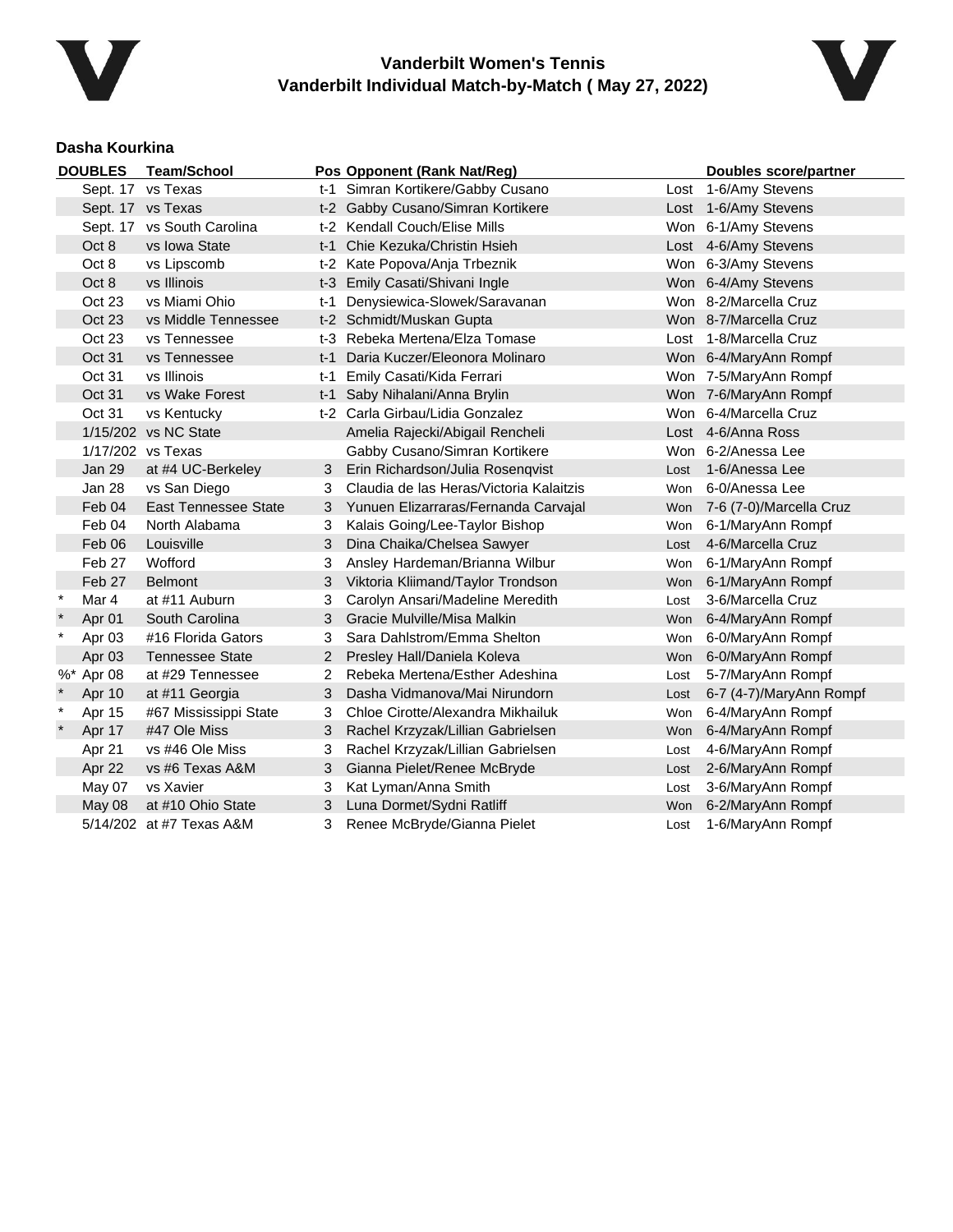



#### **Anessa Lee**

|         | <b>SINGLES</b>      | <b>Team/School</b>            |              | Pos Opponent (Rank Nat/Reg)  |            | <b>Singles score</b>       |
|---------|---------------------|-------------------------------|--------------|------------------------------|------------|----------------------------|
|         | Sept. 17            | vs Clemson                    |              | t-1 Eleni Louka              |            | Won 6-1, 6-0               |
|         | Sept. 17            | vs Texas                      |              | t-2 Malaika Rapolu           |            | Won 6-2, 6-3               |
|         | Sept. 17            | vs Duke                       |              | t-3 Emma Jackson             |            | Lost 7-6, 2-6, 4-6         |
|         | Oct 8, 2021         | vs Lipscomb                   |              | t-2 Kate Popova              |            | Won 6-3, 6-1               |
|         | Oct 23, 2021        | vs Austin Peay                |              | t-1 Morris                   |            | Won 7-5, 6-4               |
|         | Oct 23, 2021        | vs Cincinnati                 |              | t-2 Miceli                   |            | Won 6-2, 6-3               |
|         | Oct 23, 2021        | vs Purdue                     |              | t-3 Gallardo Guevara         |            | Lost $6-0$ , $3-6$ , $4-6$ |
|         | Oct 31, 2021        | vs Illinois                   |              | t-1 Kate Duong               |            | Won 6-2, 6-4               |
|         | Oct 31, 2021        | vs Wake Forest                |              | t-2 Samantha Martinelli      |            | Lost 2-6, 1-6              |
|         | Oct 31, 2021        | vs Tennessee                  |              | t-3 Tenika McGiffin          |            | Lost 5-7, 3-6              |
|         | 1/15/2022           | vs Miami                      |              | Daevenia Achong (104/-)      |            | Won 6-4, 6-3               |
|         | 1/16/2022           | vs Texas                      |              | <b>Peyton Stearns</b>        |            | Lost 3-6, 0-6              |
|         | 1/17/2022           | vs NC State                   |              | Abigail Rencheli (25/-)      |            | Won 6-3, 7-5               |
|         | Jan 29, 2022        | at #4 UC-Berkeley             |              | 2 Valentina Ivanov (108/-)   | $\sim 100$ | $4-6, 4-3$                 |
|         | Jan 28, 2022        | vs San Diego                  |              | 2 Abigail Desiatnikov (62/-) |            | Won 6-3, 6-2               |
|         | Jan 26, 2022        | Northwestern                  |              | 2 Justine Leong              |            | Won 6-7 (3-7), 6-0, 6-4    |
|         | Jan 21, 2022        | Middle Tennessee              |              | 2 Love-Star Alexis           |            | Won 7-6 (9-7), 6-3         |
|         | Feb 04, 2022        | <b>East Tennessee State</b>   |              | 2 Alejandra Morales          |            | Lost $6-7$ (2-7), 2-6      |
|         | Feb 04, 2022        | North Alabama                 | $\mathbf{1}$ | Payton Andrews               |            | Won 6-2, 6-2               |
|         | Feb 06, 2022        | Louisville                    |              | 2 Rhea Verma                 |            | Won 6-0, 6-3               |
|         | Feb 27, 2022        | Wofford                       |              | 2 Liz Massie                 |            | Won 6-1, 6-3               |
|         | Feb 27, 2022        | <b>Belmont</b>                | $\mathbf{1}$ | Somer Henry                  |            | Won 6-0, 6-4               |
| $\star$ | Mar 4, 2022         | at #11 Auburn                 |              | 2 Ariana Arseneault (52/-)   |            | Won 4-6, 6-0, 6-3          |
|         | Mar 6, 2022         | at #41 Alabama                |              | 2 Ola Pitak                  |            | Lost 2-6, 6-4, 2-6         |
| $\star$ | Mar 11, 2022        | Arkansas                      | 2            | Kelly Keller                 |            | Won 7-6, 6-4               |
| $\star$ | Mar 13, 2022        | Mizzou                        | $\mathbf{1}$ | <b>Bronte Murgett</b>        |            | Lost 3-6, 2-6              |
| $\star$ |                     | Mar 18, 2022 at #12 Texas A&M | 2            | Tatiana Makarova (37/-)      |            | Lost 4-6, 3-6              |
| $\star$ | Mar 20, 2022 at LSU |                               |              | 2 Nina Geissler              |            | Won 6-0, 6-1               |
| $\star$ |                     | Mar 25, 2022 at #62 Kentucky  | 2            | Florencia Urrutia            |            | Won 6-4, 5-7, 6-4          |
| $\star$ | Apr 01, 2022        | South Carolina                |              | 2 Ayana Akli (61/-)          |            | Lost $0-6, 1-6$            |
| $\star$ | Apr 03, 2022        | #16 Florida Gators            | 1.           | McCartney Kessler (22/-)     |            | Lost 0-6, 2-6              |
|         | Apr 03, 2022        | <b>Tennessee State</b>        |              | 1 Franka Sindicic            | $\sim$     | 6-1, 3-0, unfinished       |
| $%$ *   | Apr 08, 2022        | at #29 Tennessee              |              | 2 Tenika McGiffin (55/-)     |            | Lost $6-2$ , $0-6$ , $4-6$ |
|         | Apr 10, 2022        | at #11 Georgia                | 2            | Dasha Vidmanova (58/-)       |            | Won 5-5, retired           |
| $\star$ | Apr 15, 2022        | #67 Mississippi State         |              | 2 Magda Adaloglou            |            | Won 6-3, 1-6, 7-6 (7-3)    |
| $\star$ | Apr 17, 2022        | #47 Ole Miss                  | $\mathbf{1}$ | Sabina Machalova (65/-)      |            | Lost 5-7, 2-6              |
|         | Apr 21, 2022        | vs #46 Ole Miss               | 3            | Ludmila Kareisova            |            | Won 7-5, 3-6, 6-1          |
|         | Apr 22, 2022        | vs #6 Texas A&M               | 3            | Mary Stoiana (70/-)          | $\sim$     | 4-6, 3-4, unfinished       |
|         | May 07, 2022        | vs Xavier                     | 3            | Kat Lyman                    |            | Won 7-6 (7-3), 6-3         |
|         | May 08              | at #10 Ohio State             | 3            | Sydni Ratliff (67/-)         |            | Lost $4-6, 2-6$            |
|         | 5/14/2022           | at #7 Texas A&M               | 3            | Mary Stoiana (74/-)          |            | Lost 2-6, 0-6              |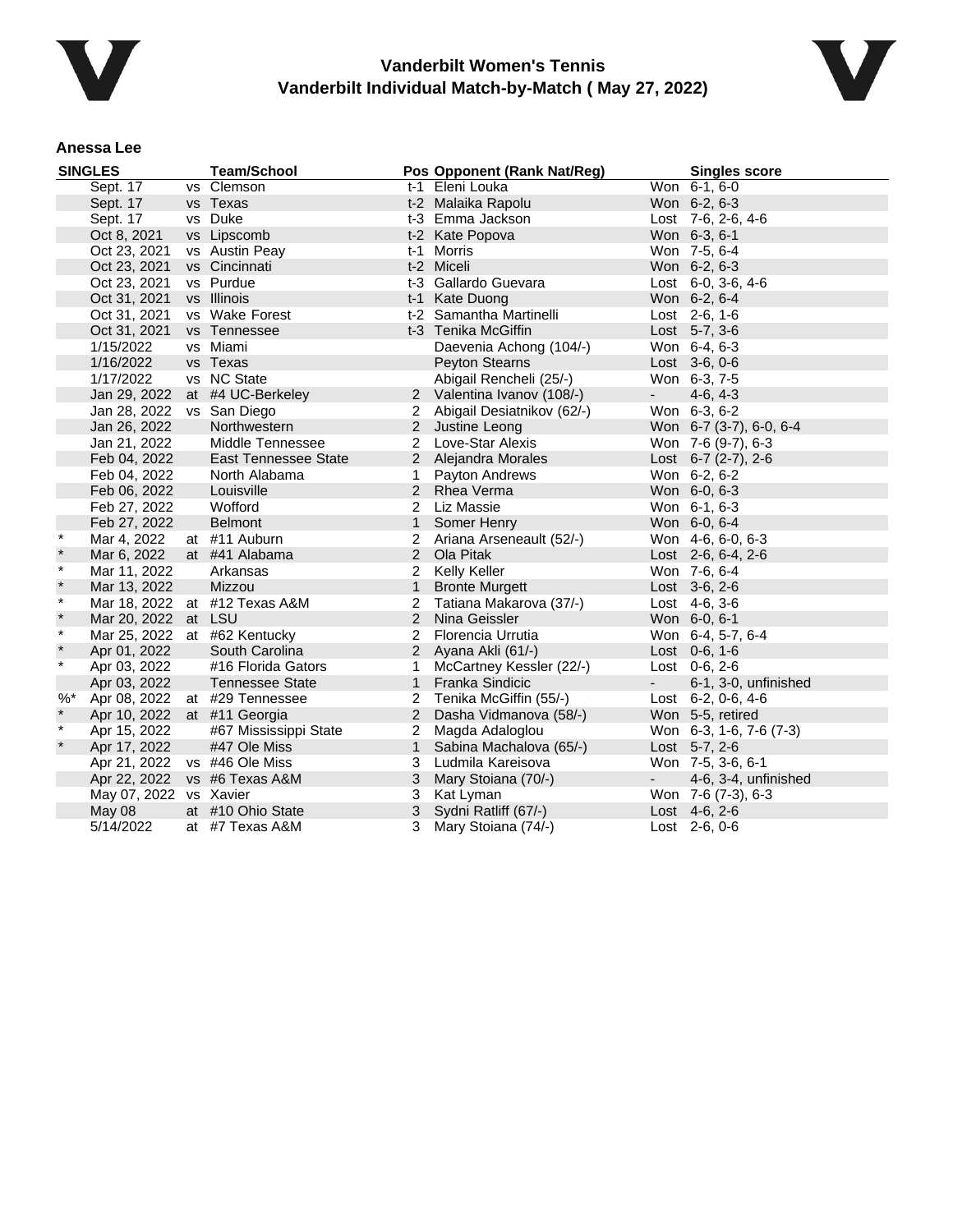



#### **Anessa Lee**

| <b>DOUBLES</b>    |                  | <b>Team/School</b>          |                | Pos Opponent (Rank Nat/Reg)              | <b>Doubles score/partner</b> |                               |
|-------------------|------------------|-----------------------------|----------------|------------------------------------------|------------------------------|-------------------------------|
| Sept. 17 vs Texas |                  |                             |                | t-1 Grace Thomas/Fernanda Labrana        |                              | Lost 3-6/Yufei Long           |
|                   |                  | Sept. 17 vs Tennessee       |                | t-2 Kylie Duckworth/Eleonora Molinaro    |                              | Won 6-2/Yufei Long            |
|                   |                  | Sept. 17 vs South Carolina  |                | t-2 Chloe Narboni/Lindsay Tulenko        |                              | Won 7-5/Yufei Long            |
|                   | Oct 8            | vs Kentucky                 |                | t-1 Maialen Morante/Carla Girbau         |                              | Won 6-2/Marcella Cruz         |
|                   | Oct 8            | vs Iowa State               |                | t-2 Ashley Yeah/Christin Hsieh           |                              | Won 6-2/Marcella Cruz         |
|                   | Oct 8            | vs Miami                    |                | t-3 Isabella Pfennig/Audrey Boch-Collins |                              | Won 7-5/Yufei Long            |
|                   | Oct 23           | vs UT-Martin                | t-1            | Espinal/Niedzialowski                    |                              | Won 8-0/Holly Staff           |
|                   | Oct 23           | vs Ball State               |                | t-2 Davies/Polishchuk                    |                              | Won 8-4/Holly Staff           |
|                   | Oct 23           | vs East Tennessee State     |                | t-3 Fernanda Carvajal/Yunuen Elizarraras |                              | Lost 6-8/Holly Staff          |
|                   | Oct 31           | vs Illinois                 |                | t-1 Josie Frazier/Ashley Yeah            |                              | Won 6-2/Holly Staff           |
|                   | Oct 31           | vs Wake Forest              |                | t-1 Samantha Martinelli/Peyton Pesavento |                              | Won 6-3/Holly Staff           |
|                   | Oct 31           | vs Kentucky                 |                | t-2 Carlota Molina/Florencia Urrutia     |                              | Won 6-2/Holly Staff           |
|                   |                  | 1/17/202 vs Texas           |                | Gabby Cusano/Simran Kortikere            |                              | Won 6-2/Dasha Kourkina        |
|                   | Jan 29           | at #4 UC-Berkeley           | 3.             | Erin Richardson/Julia Rosenqvist         | Lost                         | 1-6/Dasha Kourkina            |
|                   | Jan 28           | vs San Diego                | 3              | Claudia de las Heras/Victoria Kalaitzis  | Won                          | 6-0/Dasha Kourkina            |
|                   | Jan 26           | Northwestern                | 3              | Clarissa Hand/Maria Shusharina           | Won                          | 6-2/Yufei Long                |
|                   | <b>Jan 21</b>    | Middle Tennessee            | 1              | Zani Barnard/Love-Star Alexis            | Won                          | 6-3/Anna Ross                 |
|                   | Feb 04           | <b>East Tennessee State</b> | $\overline{2}$ | Mayya Gorbunova/Emilia Alfaro            |                              | Won 7-5/Yufei Long            |
|                   | Feb 06           | Louisville                  | 2              | Andrea Di Palma/Tatiana Simova           | Lost                         | 5-7/Yufei Long                |
|                   | Feb 27           | <b>Belmont</b>              | $\mathbf{2}^-$ | Somer Henry/Peyton Lee                   | Lost                         | 6-7 (7-9)/Amy Stevens         |
| $\ast$            | Mar 4            | at #11 Auburn               | 2              | Georgie Axon/Adeline Flach               | $\blacksquare$               | 5-3, unfinished/Holly Staff   |
| $\pmb{\ast}$      | Mar <sub>6</sub> | at #41 Alabama              | $\mathbf{2}^-$ | Anna Parkhomenko/Petra Sedlackova        | Won                          | 6-2/Holly Staff               |
| $\ast$            | Mar 11           | Arkansas                    | 2              | Lenka Stara/Laura Rijkers                | Lost                         | 3-6/Holly Staff               |
| $\star$           | <b>Mar 13</b>    | Mizzou                      | $\overline{2}$ | Emelie Schwarte/Bronte Murgett           | Lost                         | 3-6/Holly Staff               |
| $\star$           | <b>Mar 18</b>    | at #12 Texas A&M            | 2              | Carson Branstine/Mary Stoiana (27/-)     | Lost                         | 1-6/Marcella Cruz             |
|                   | <b>Mar 20</b>    | at LSU                      | $\overline{2}$ | Taylor Bridges/Safiya Carrington         | Lost                         | 4-6/Marcella Cruz             |
| $\ast$            | Mar 25           | at #62 Kentucky             | 1              | Fiona Arrese/Lidia Gonzalez              | Won                          | 6-4/Anna Ross                 |
|                   | Apr 01           | South Carolina              | $\mathbf{1}$   | Sarah Hamner/Megan Davies (38/-)         | Lost                         | 3-6/Anna Ross                 |
| $\ast$            | Apr 03           | #16 Florida Gators          | 1              | McCartney Kessler/Marlee Zein            | Lost                         | 2-6/Anna Ross                 |
|                   | Apr 10           | at #11 Georgia              | $\overline{2}$ | Mell Reasco/Meg Kowalski                 |                              | Lost 4-6/Marcella Cruz        |
| $\ast$            | Apr 15           | #67 Mississippi State       | 2              | Emma Antonaki/Marta Falceto              | Lost                         | 4-6/Marcella Cruz             |
|                   | Apr 17           | #47 Ole Miss                | $\mathbf{1}$   | Anaelle Leclercq/Sabina Machalova        | Lost                         | 0-6/Marcella Cruz             |
|                   | Apr 21           | vs #46 Ole Miss             | 2              | Ludmila Kareisova/Kelsey Mize            | Won                          | 6-4/Marcella Cruz             |
|                   | May 07           | vs Xavier                   |                | 2 Anna Roggenburk/Imani Graham           |                              | Won 6-3/Marcella Cruz         |
|                   | May 08           | at #10 Ohio State           | 2              | Irina Cantos Siemers/Lucia Marzal        |                              | 4-5, unfinished/Marcella Cruz |
|                   |                  | 5/14/202 at #7 Texas A&M    | 2              | Carson Branstine/Mary Stoiana (47/-)     | Lost                         | 4-6/Marcella Cruz             |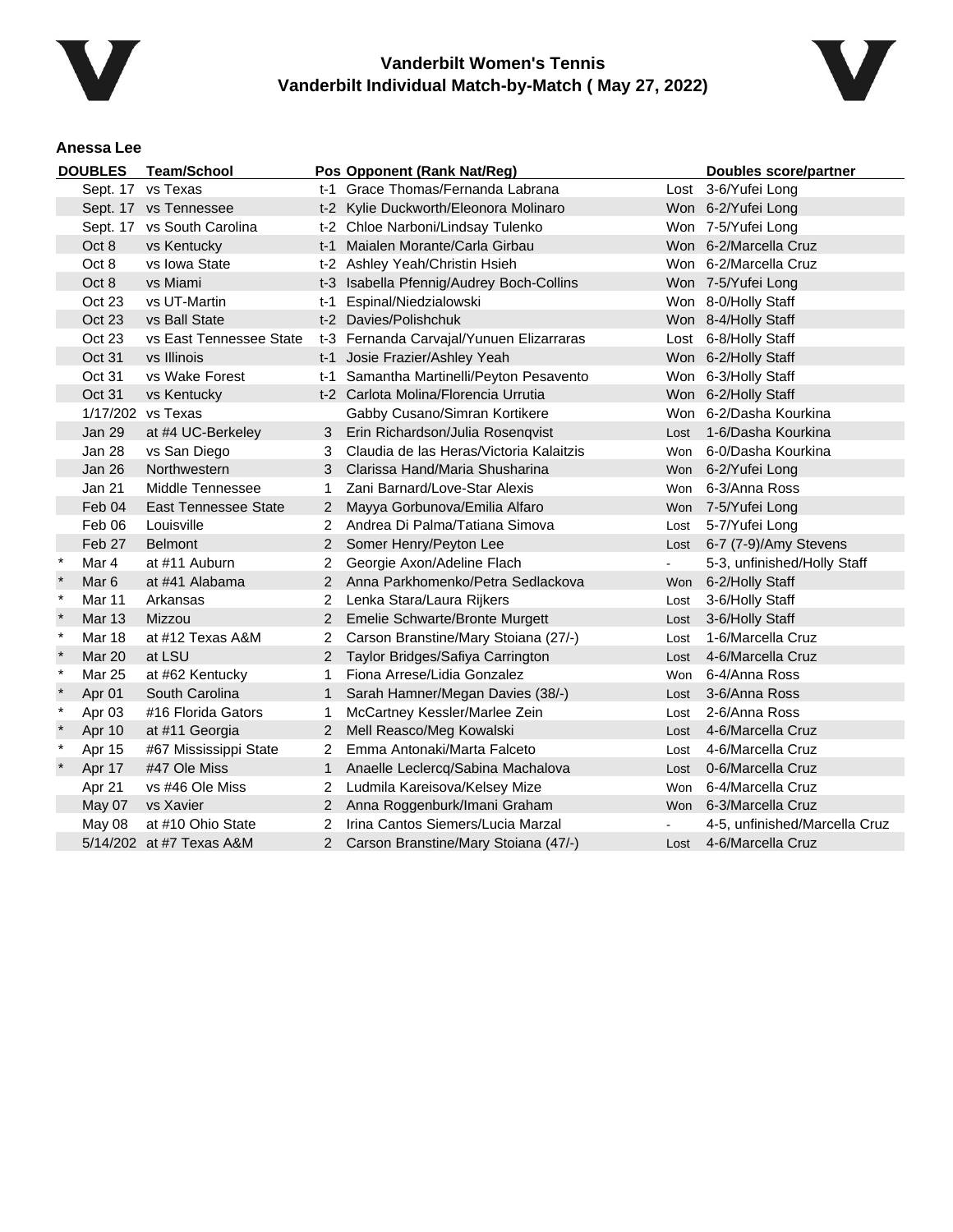



#### **Yufei Long**

|         | <b>SINGLES</b>            | <b>Team/School</b>             |                | Pos Opponent (Rank Nat/Reg) |                     | <b>Singles score</b>               |
|---------|---------------------------|--------------------------------|----------------|-----------------------------|---------------------|------------------------------------|
|         | Sept. 17                  | vs Georgia Tech                |                | t-1 Ava Hrastar             |                     | Lost 4-6, 3-6                      |
|         | Oct 8, 2021               | vs Illinois                    |                | t-1 Kasia Treiber           |                     | Won 6-4, 0-6, 6-1                  |
|         | Oct 8, 2021               | vs Miami                       |                | t-2 Audrey Boch-Collins     |                     | Lost 3-6, 5-7                      |
|         | Oct 8, 2021               | vs Lipscomb                    |                | t-3 Kate Popova             |                     | Won 6-2, 6-0                       |
|         | Oct 23, 2021              | vs Belmont                     |                | t-1 Taylor Trondson         |                     | Won 6-0, 6-2                       |
|         | Oct 23, 2021              | vs Xavier                      |                | t-2 Graham                  |                     | Lost 3-6, 4-6                      |
|         | Oct 23, 2021              | vs Xavier                      |                | t-3 Lyman                   |                     | Won 6-0, 1-0                       |
|         | Oct 31, 2021              | vs Illinois                    |                | t-1 Shivani Ingle           |                     | Won 6-3, 6-3                       |
|         | Oct 31, 2021              | vs Wake Forest                 |                | t-2 Saby Nihalani           |                     | Lost $4-6, 1-6$                    |
|         | Oct 31, 2021              | vs Tennessee                   |                | t-3 Kylie Duckworth         |                     | Won 7-5, 7-6                       |
|         | 1/15/2022                 | vs Miami                       |                | Audrey Boch-Collins         |                     | Lost $0-6, 1-6$                    |
|         | 1/16/2022                 | vs Texas                       |                | Gabby Cusano                |                     | Won 6-3, 6-3                       |
|         |                           | Jan 29, 2022 at #4 UC-Berkeley | 3              | Jessica Alsola (110/-)      |                     | Lost $3-6$ , $2-6$                 |
|         | Jan 28, 2022 vs San Diego |                                | 3              | Jordyn McBride              | $\sigma_{\rm{max}}$ | 6-4, 0-6, 4-3, unfinished          |
|         | Jan 26, 2022              | Northwestern                   | 3              | Maria Shusharina            |                     | Won 1-6, 6-0, 6-4                  |
|         | Jan 21, 2022              | Middle Tennessee               |                | 3 Muskan Gupta              |                     | Won 6-0, 6-1                       |
|         | Feb 04, 2022              | East Tennessee State           | 3              | Fernanda Carvajal           |                     | Lost $3-6, 2-6$                    |
|         | Feb 27, 2022              | <b>Belmont</b>                 |                | 2 Gina Feistel              |                     | Won 4-6, 6-3, 10-4                 |
|         | Mar 6, 2022               | at #41 Alabama                 |                | Petra Sedlackova (124/-)    |                     | Lost 4-6, 4-6                      |
| $\star$ | Mar 11, 2022              | Arkansas                       | 3              | Indianna Spink              |                     | Lost $6-4$ , $3-6$ , $2-6$         |
| $\star$ | Mar 13, 2022              | Mizzou                         | 2              | Ellie Wright                |                     | Won 6-3, 5-7, 11-9                 |
| $\ast$  | Mar 20, 2022 at LSU       |                                | 3              | Ena Babic (89/-)            |                     | Lost $6-1$ , $6-7$ $(4-7)$ , $3-6$ |
| $\ast$  | Apr 03, 2022              | #16 Florida Gators             | 3              | Carly Briggs                |                     | Lost 5-7, 3-6                      |
|         | Apr 03, 2022              | <b>Tennessee State</b>         |                | 2 Naomi Von Bose            |                     | 6-2, 1-0, unfinished               |
| $\star$ | Apr 17, 2022              | #47 Ole Miss                   | 4              | Rachel Krzyzak              |                     | Won 6-0, 6-4                       |
|         | Apr 21, 2022              | vs #46 Ole Miss                | $\overline{4}$ | Rachel Krzyzak              |                     | Lost 5-7, 3-6                      |

| <b>DOUBLES</b><br><b>Team/School</b> |           |                             |                      | Pos Opponent (Rank Nat/Reg)                 |      | <b>Doubles score/partner</b> |
|--------------------------------------|-----------|-----------------------------|----------------------|---------------------------------------------|------|------------------------------|
|                                      | Sept. 17  | vs Texas                    |                      | t-1 Grace Thomas/Fernanda Labrana           |      | Lost 3-6/Anessa Lee          |
|                                      |           | Sept. 17 vs Tennessee       |                      | t-2 Kylie Duckworth/Eleonora Molinaro       |      | Won 6-2/Anessa Lee           |
|                                      |           | Sept. 17 vs South Carolina  |                      | t-2 Chloe Narboni/Lindsay Tulenko           |      | Won 7-5/Anessa Lee           |
|                                      | Oct 8     | vs Kentucky                 |                      | t-1 Florencia Urrutia/Elizabeth Stevens     |      | Won 6-4/MaryAnn Rompf        |
|                                      | Oct 8     | vs Illinois                 |                      | t-2 Kasia Treiber/Kida Ferrari              |      | Lost 0-6/MaryAnn Rompf       |
|                                      | Oct 8     | vs Miami                    |                      | t-3 Isabella Pfennig/Audrey Boch-Collins    |      | Won 7-5/Anessa Lee           |
|                                      | Oct 31    | vs Tennessee                | t-1                  | Esther Adeshina/Elza Tomase                 |      | Lost 2-6/Amy Stevens         |
|                                      | Oct 31    | vs Wake Forest              |                      | t-1 Anna Campana/Carolyn Campana            |      | Won 6-2/Amy Stevens          |
|                                      |           | 1/15/202 vs NC State        |                      | Sara Nayar/Priska Nugroho                   |      | Won 6-3/MaryAnn Rompf        |
|                                      |           | 1/17/202 vs Texas           |                      | Kylie Collins/Malaika Rapolu                |      | Won 6-4/Marcella Cruz        |
|                                      | Jan 29    | at #4 UC-Berkeley           | $\mathbf{2}^{\circ}$ | Jessica Alsola/Katja Wiersholm              | Lost | 4-6/Marcella Cruz            |
|                                      | Jan 28    | vs San Diego                |                      | Abigail Desiatnikov/Jordyn McBride          | Won  | 6-3/Marcella Cruz            |
|                                      | Jan 26    | Northwestern                | 3                    | Clarissa Hand/Maria Shusharina              | Won  | 6-2/Anessa Lee               |
|                                      | Feb 04    | <b>East Tennessee State</b> | $\overline{2}$       | Mayya Gorbunova/Emilia Alfaro               |      | Won 7-5/Anessa Lee           |
|                                      | Feb 06    | Louisville                  |                      | Andrea Di Palma/Tatiana Simova              | Lost | 5-7/Anessa Lee               |
|                                      | Feb 27    | Wofford                     | 1                    | Liz Massie/Lilie Steryous                   | Won  | 6-1/Anna Ross                |
|                                      | Feb 27    | <b>Belmont</b>              |                      | Gina Feistel/Meredith Roberts               |      | Won 7-6 (7-2)/Marcella Cruz  |
|                                      | Mar 4     | at #11 Auburn               |                      | Selin Ovunc/Ariana Arseneault (44/-)        | Lost | 2-6/Anna Ross                |
| $\star$                              | Mar 6     | at #41 Alabama              |                      | Loudmilla Bencheikh/Anne Marie Hiser (33/-) | Won  | 6-4/Anna Ross                |
| $\star$                              | Mar 11    | Arkansas                    |                      | Tatum Rice/Morgan Cross (28/-)              |      | Lost 4-5/Anna Ross           |
| $\ast$                               | Mar 13    | Mizzou                      |                      | Gabriela Martinez/Ellie Wright              | Won  | 6-2/Anna Ross                |
|                                      | Mar 18    | at #12 Texas A&M            |                      | Jayci Goldsmith/Tatiana Makarova (3/-)      | Lost | 2-6/Anna Ross                |
| $\star$                              | Mar 20    | at LSU                      |                      | Ena Babic/Maggie Cubitt                     | Won  | 6-1/Anna Ross                |
| $\ast$                               | Mar 25    | at #62 Kentucky             | 3                    | Carlota Molina/Florencia Urrutia            | Won  | 6-2/Amy Stevens              |
|                                      | %* Apr 08 | at #29 Tennessee            | 3                    | Elza Tomase/Kylie Duckworth                 | Lost | 5-7/Amy Stevens              |
|                                      | Apr 17    | #47 Ole Miss                |                      | Ludmila Kareisova/Kelsey Mize               |      | Won 6-1/Holly Staff          |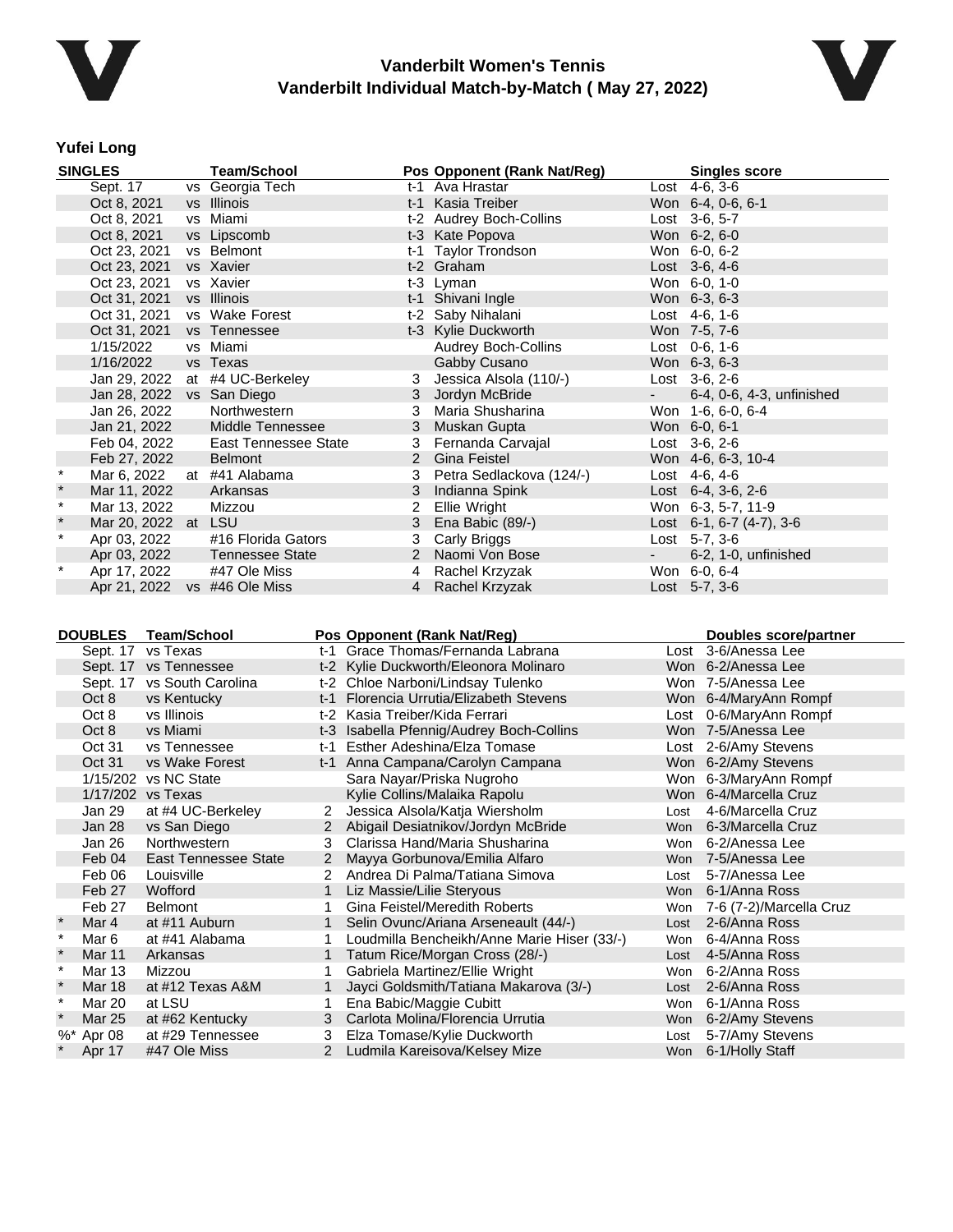



#### **MaryAnn Rompf**

| <b>SINGLES</b>    | <b>Team/School</b>         |                                | Pos Opponent (Rank Nat/Reg)             |      | <b>Singles score</b>      |
|-------------------|----------------------------|--------------------------------|-----------------------------------------|------|---------------------------|
| Sept. 17          | vs Clemson                 |                                | t-1 Ali Despain                         |      | Lost 3-6, 6-3, 4-6        |
| Sept. 17          | vs Georgia Tech            |                                | t-2 Rosie Carcia Gross                  |      | Won 6-1, 7-6              |
| Sept. 17          | vs Tennessee               |                                | t-3 Olivia Symons                       |      | Won 6-3, 6-3              |
| Oct 8, 2021       | vs Iowa State              |                                | t-1 Christin Hsieh                      |      | Lost 3-6, 2-6             |
| Oct 23, 2021      | vs Miami Ohio              |                                | t-1 Dev                                 |      | Won 6-3, 5-7, 6-0         |
| Oct 23, 2021      | vs Miami Ohio              |                                | t-2 Romero                              |      | Lost 1-6, 4-6             |
| Oct 23, 2021      | vs Purdue                  |                                | t-3 Galindo                             |      | Lost 6-7, 5-10            |
| Oct 31, 2021      | vs Illinois                |                                | t-1 Emily Casati                        |      | Won 6-0, 6-0              |
| Oct 31, 2021      | vs Kentucky                |                                | t-2 Florencia Urrutia                   |      | Lost 2-6, 6-4, 0-1        |
| Oct 31, 2021      | vs Tennessee               |                                | t-3 Callie Creath                       |      | Won 6-2, 4-6, 7-6         |
| 1/15/2022         | vs Miami                   |                                | Nada Dimovksa                           |      | Lost 6-2, 4-6, 2-6        |
| 1/17/2022         | vs NC State                |                                | Sara Nayar                              |      | Lost 5-7, 6-4, 0-1 (8-10) |
| Feb 04, 2022      | North Alabama              |                                | 6 Lee-Taylor Bishop                     |      | Won 6-2, 6-1              |
| Feb 27, 2022      | Wofford                    | 6                              | <b>Emely Kahrs</b>                      |      | Won 7-6 (7-5), 6-4        |
| Feb 27, 2022      | <b>Belmont</b>             | 6                              | Lauren Carrelli                         |      | Won 6-2, 6-1              |
|                   |                            |                                |                                         |      |                           |
|                   |                            |                                |                                         |      |                           |
| <b>DOUBLES</b>    | <b>Team/School</b>         | Pos Opponent (Rank Nat/Reg)    |                                         |      | Doubles score/partner     |
| Sept. 17 vs Duke  |                            | t-1 Kelly Chen/Eliza Omirou    |                                         |      | Lost 1-6/Anna Ross        |
|                   | Sept. 17 vs Tennessee      |                                | t-2 Esther Adeshina/Daria Kuczer        |      | Lost 3-6/Anna Ross        |
|                   | Sept. 17 vs South Carolina | t-2 Ayana Akli/Sarah Hamner    |                                         |      | Won 7-5/Anna Ross         |
| Oct 8             | vs Kentucky                |                                | t-1 Florencia Urrutia/Elizabeth Stevens |      | Won 6-4/Yufei Long        |
| Oct 8             | vs Illinois                | t-2 Kasia Treiber/Kida Ferrari |                                         |      | Lost 0-6/Yufei Long       |
| Oct 8             | vs Miami                   | t-3 Maya Tahan/Diana Khoden    |                                         |      | Lost 4-6/Marcella Cruz    |
| Oct 23            | vs Middle Tennessee        | t-1 Zani Barnard/Noelle Mauro  |                                         |      | Won 8-4/Amy Stevens       |
| Oct 23            | vs Chattanooga             | t-2 Abel/Gibbins               |                                         |      | Won 8-5/Amy Stevens       |
| Oct 23            | vs Kentucky                |                                | t-3 Carlota Molina/Elizabeth Stevens    |      | Lost 4-8/Amy Stevens      |
| Oct 31            | vs Tennessee               |                                | t-1 Daria Kuczer/Eleonora Molinaro      |      | Won 6-4/Dasha Kourkina    |
| Oct 31            | vs Illinois                | t-1 Emily Casati/Kida Ferrari  |                                         |      | Won 7-5/Dasha Kourkina    |
| Oct 31            | vs Wake Forest             | t-1 Saby Nihalani/Anna Brylin  |                                         |      | Won 7-6/Dasha Kourkina    |
|                   | 1/15/202 vs NC State       |                                | Sara Nayar/Priska Nugroho               |      | Won 6-3/Yufei Long        |
| Feb 04            | North Alabama              | 3                              | Kalais Going/Lee-Taylor Bishop          |      | Won 6-1/Dasha Kourkina    |
| Feb 27            | Wofford                    | 3                              | Ansley Hardeman/Brianna Wilbur          |      | Won 6-1/Dasha Kourkina    |
| Feb 27            | <b>Belmont</b>             | 3 <sup>1</sup>                 | Viktoria Kliimand/Taylor Trondson       |      | Won 6-1/Dasha Kourkina    |
| $\star$<br>Apr 01 | South Carolina             | 3                              | Gracie Mulville/Misa Malkin             |      | Won 6-4/Dasha Kourkina    |
| Apr 03            | #16 Florida Gators         | 3                              | Sara Dahlstrom/Emma Shelton             |      | Won 6-0/Dasha Kourkina    |
| Apr 03            | <b>Tennessee State</b>     | $\mathbf{2}$                   | Presley Hall/Daniela Koleva             |      | Won 6-0/Dasha Kourkina    |
| %* Apr 08         | at #29 Tennessee           | $\overline{2}$                 | Rebeka Mertena/Esther Adeshina          | Lost | 5-7/Dasha Kourkina        |
| Apr 10            | at #11 Georgia             | 3                              | Dasha Vidmanova/Mai Nirundorn           | Lost | 6-7 (4-7)/Dasha Kourkina  |
| Apr 15            | #67 Mississippi State      | 3                              | Chloe Cirotte/Alexandra Mikhailuk       | Won  | 6-4/Dasha Kourkina        |
| Apr 17            | #47 Ole Miss               | 3                              | Rachel Krzyzak/Lillian Gabrielsen       | Won  | 6-4/Dasha Kourkina        |
| Apr 21            | vs #46 Ole Miss            | 3                              | Rachel Krzyzak/Lillian Gabrielsen       | Lost | 4-6/Dasha Kourkina        |
| Apr 22            | vs #6 Texas A&M            | 3                              | Gianna Pielet/Renee McBryde             | Lost | 2-6/Dasha Kourkina        |
| May 07            | vs Xavier                  | 3<br>Kat Lyman/Anna Smith      |                                         | Lost | 3-6/Dasha Kourkina        |
| May 08            | at #10 Ohio State          | 3                              | Luna Dormet/Sydni Ratliff               | Won  | 6-2/Dasha Kourkina        |
|                   | 5/14/202 at #7 Texas A&M   | 3                              | Renee McBryde/Gianna Pielet             | Lost | 1-6/Dasha Kourkina        |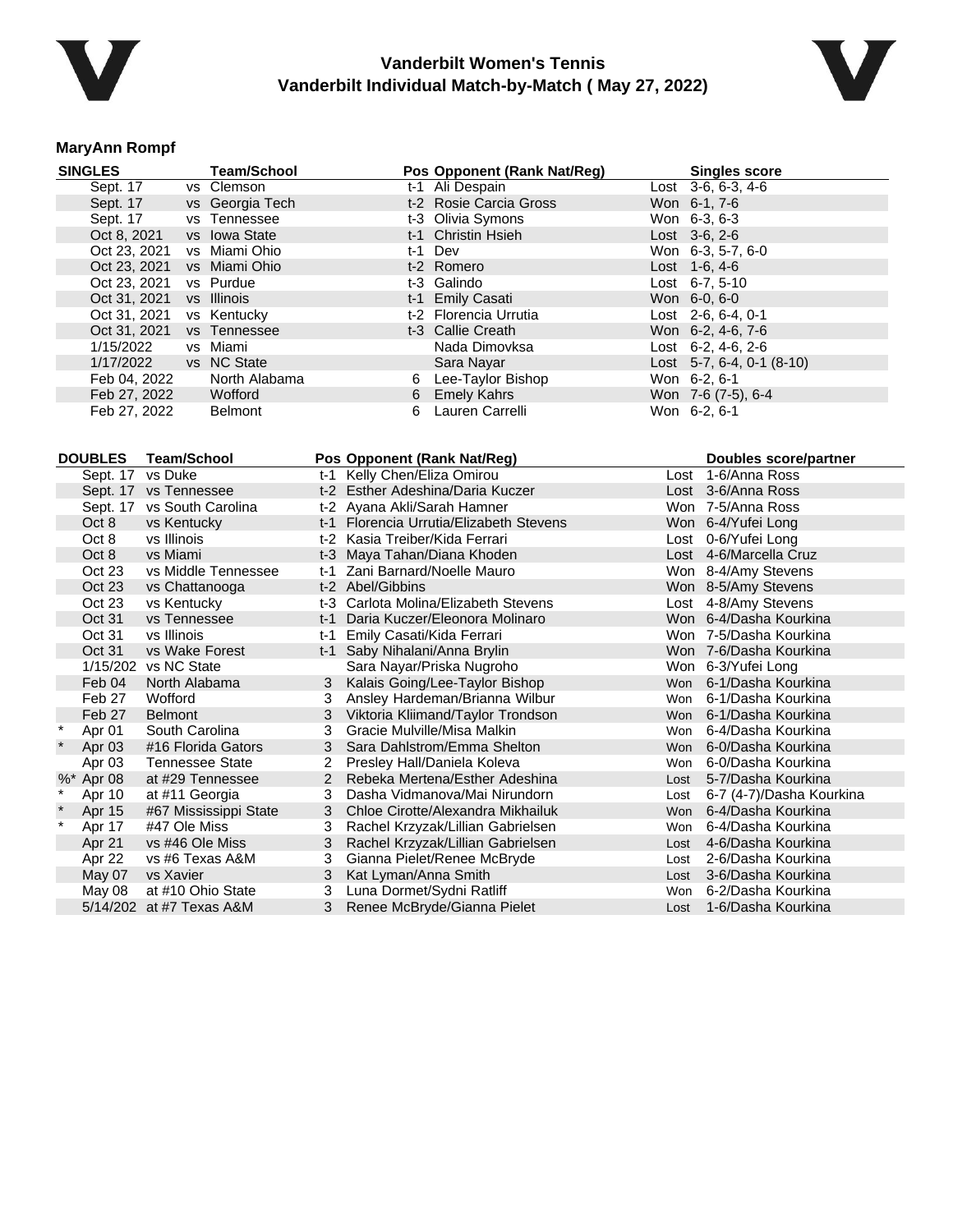



#### **Anna Ross**

| <b>SINGLES</b> |                             | <b>Team/School</b>            |             | Pos Opponent (Rank Nat/Reg) |            | <b>Singles score</b>            |
|----------------|-----------------------------|-------------------------------|-------------|-----------------------------|------------|---------------------------------|
|                | Sept. 17                    | vs Texas                      |             | t-1 Fernanda Labrana        |            | Lost 6-2, 5-7, 1-6              |
|                | Sept. 17                    | vs South Carolina             |             | t-2 Allie Gretkowski        |            | Lost $4-6$ , $7-6$ , $3-6$      |
|                | Oct 8, 2021                 | vs Illinois                   | $t-1$       | Josie Frazier               |            | Won 7-5, 6-0                    |
|                | Oct 8, 2021                 | vs Miami                      |             | t-2 Eden Richardson         |            | Won 6-3, 1-6, 7-6               |
|                | Oct 8, 2021                 | vs Kentucky                   |             | t-3 Carla Girbau            |            | Won 6-0, 6-2                    |
|                | 1/15/2022                   | vs Miami                      |             | Isabella Pfennig (76/-)     |            | Won 6-4, 6-3                    |
|                | 1/16/2022                   | vs Texas                      |             | Charlotte Chavatipon        |            | Won 6-3, 6-4                    |
|                | 1/17/2022                   | vs NC State                   |             | Jaeda Daniel (8/-)          |            | Won 7-5, 6-1                    |
|                | Jan 29, 2022                | at #4 UC-Berkeley             |             | <b>Haley Giavara</b>        |            | $6-4.4-5$                       |
|                | Jan 28, 2022 vs San Diego   |                               |             | Solymar Colling (44/-)      |            | Won 7-6 (7-3), 6-4              |
|                | Jan 26, 2022                | Northwestern                  |             | Clarissa Hand               |            | Won 6-1, 6-3                    |
|                | Jan 21, 2022                | Middle Tennessee              | 1           | Lee Barnard                 |            | Won 6-1, 6-2                    |
|                | Feb 04, 2022                | <b>East Tennessee State</b>   | 1           | Laylo Bakhodirova           |            | Won 6-2, 6-4                    |
|                | Feb 06, 2022                | Louisville                    |             | 1 Andrea Di Palma           |            | Won 6-1, 3-6, 6-3               |
|                | Feb 27, 2022                | Wofford                       | 1           | Lily Woods                  | Lost $4-6$ |                                 |
| $\star$        | Mar 4, 2022                 | at #11 Auburn                 |             | Selin Ovunc (60/-)          |            | Won 6-1, 6-7 (3-7), 7-6 (7-4)   |
| $\star$        | Mar 6, 2022                 | at #41 Alabama                |             | Loudmilla Bencheikh         |            | Lost 3-6, 0-6                   |
| $\star$        | Mar 11, 2022                | Arkansas                      |             | Tatum Rice                  |            | Lost $6-3$ , $3-6$ , $3-6$      |
| $\star$        |                             | Mar 18, 2022 at #12 Texas A&M |             | Carson Branstine (41/-)     |            | Lost 3-6, 3-6                   |
| $\star$        | Mar 20, 2022 at LSU         |                               | 1           | Safiya Carrington           |            | Lost 6-4, 5-7, 5-7              |
| $\star$        |                             | Mar 25, 2022 at #62 Kentucky  |             | Carlota Molina              |            | Won 6-3, 6-2                    |
| $\star$        | Apr 01, 2022                | South Carolina                |             | Sarah Hamner (2/-)          |            | Lost $4-6, 6-4, 3-6$            |
| $\%$ $*$       |                             | Apr 08, 2022 at #29 Tennessee |             | Rebeka Mertena (30/-)       |            | Won 2-6, 6-4, 7-5               |
| $\star$        | Apr 10, 2022 at #11 Georgia |                               |             | Lea Ma (29/-)               |            | Lost $4-6, 4-6$                 |
| $\star$        | Apr 15, 2022                | #67 Mississippi State         | 1           | Emma Antonaki (81/-)        |            | Lost 2-6, 0-6                   |
|                | Apr 21, 2022                | vs #46 Ole Miss               | 1           | Sabina Machalova (48/-)     |            | Lost 1-6, 3-6                   |
|                |                             | Apr 22, 2022 vs #6 Texas A&M  | 1           | Carson Branstine (15/-)     |            | Lost $2-6, 1-6$                 |
|                | May 07, 2022 vs Xavier      |                               | $\mathbf 1$ | Ahmeir Kyle                 | $\sim 100$ | 7-6 (7-4), 4-6, 2-1, unfinished |
|                | May 08                      | at #10 Ohio State             |             | Irina Cantos Siemers (13/-) |            | Lost 1-6, 2-6                   |
|                | 5/14/2022                   | at #7 Texas A&M               | 1           | Carson Branstine (8/-)      |            | Lost 4-6, 5-7                   |

| <b>DOUBLES</b><br><b>Team/School</b> |                         |                             |   | Pos Opponent (Rank Nat/Reg)                 |            | Doubles score/partner       |
|--------------------------------------|-------------------------|-----------------------------|---|---------------------------------------------|------------|-----------------------------|
| vs Duke<br>Sept. 17                  |                         |                             |   | t-1 Kelly Chen/Eliza Omirou                 | Lost       | 1-6/MaryAnn Rompf           |
|                                      | Sept. 17 vs Tennessee   |                             |   | t-2 Esther Adeshina/Daria Kuczer            |            | Lost 3-6/MaryAnn Rompf      |
|                                      |                         | Sept. 17 vs South Carolina  |   | t-2 Ayana Akli/Sarah Hamner                 |            | Won 7-5/MaryAnn Rompf       |
|                                      | Oct 8                   | vs Kentucky                 |   | t-1 Fiona Arrese/Lidia Gonzalez             |            | Lost 6-7/Holly Staff        |
|                                      | Oct 8                   | vs Illinois                 |   | t-2 Josie Frazier/Kate Duong                |            | Won 6-2/Holly Staff         |
|                                      | Oct 8                   | vs Miami                    |   | t-3 Eden Richardson/Daevenia Achong         |            | Won 6-2/Holly Staff         |
|                                      |                         | 1/15/202 vs NC State        |   | Amelia Rajecki/Abigail Rencheli             | Lost       | 4-6/Dasha Kourkina          |
|                                      |                         | 1/17/202 vs Texas           |   | <b>Charlotte Chavatipon/Peyton Stearns</b>  |            | Lost 3-6/Holly Staff        |
|                                      | Jan 29                  | at #4 UC-Berkeley           | 1 | Haley Giavara/Valentina Ivanov              |            | 5-5/Holly Staff             |
|                                      | Jan 28                  | vs San Diego                |   | Solymar Colling/Elizabeth Goldsmith         | Lost       | 3-6/Holly Staff             |
|                                      | Jan 26                  | Northwestern                |   | Christina Hand/Briana Crowley               | Won        | 6-1/Holly Staff             |
|                                      | <b>Jan 21</b>           | Middle Tennessee            | 1 | Zani Barnard/Love-Star Alexis               | <b>Won</b> | 6-3/Anessa Lee              |
|                                      | Feb 04                  | <b>East Tennessee State</b> |   | Laylo Bakhodirova/Alejandra Morales         | Won        | 6-3/Holly Staff             |
|                                      | Feb 04                  | North Alabama               | 1 | Makayla Loubser/Payton Andrews              | Won        | 6-1/Amy Stevens             |
|                                      | Feb 06                  | Louisville                  |   | Sasha Gorchanyuk/Rhea Verma                 | Won        | 6-2/Holly Staff             |
|                                      | Feb 27                  | Wofford                     | 1 | Liz Massie/Lilie Steryous                   | Won        | 6-1/Yufei Long              |
|                                      | Mar 4                   | at #11 Auburn               | 1 | Selin Ovunc/Ariana Arseneault (44/-)        | Lost       | 2-6/Yufei Long              |
|                                      | Mar 6                   | at #41 Alabama              |   | Loudmilla Bencheikh/Anne Marie Hiser (33/-) | Won        | 6-4/Yufei Long              |
|                                      | $\ast$<br><b>Mar 11</b> | Arkansas                    | 1 | Tatum Rice/Morgan Cross (28/-)              | Lost       | 4-5/Yufei Long              |
|                                      | Mar 13                  | Mizzou                      |   | Gabriela Martinez/Ellie Wright              | Won        | 6-2/Yufei Long              |
|                                      | $\ast$<br>Mar 18        | at #12 Texas A&M            | 1 | Jayci Goldsmith/Tatiana Makarova (3/-)      | Lost       | 2-6/Yufei Long              |
|                                      | <b>Mar 20</b>           | at LSU                      | 1 | Ena Babic/Maggie Cubitt                     | Won        | 6-1/Yufei Long              |
|                                      | <b>Mar 25</b>           | at #62 Kentucky             | 1 | Fiona Arrese/Lidia Gonzalez                 | Won        | 6-4/Anessa Lee              |
|                                      | Apr 01                  | South Carolina              |   | Sarah Hamner/Megan Davies (38/-)            | Lost       | 3-6/Anessa Lee              |
|                                      | Apr 03                  | #16 Florida Gators          | 1 | McCartney Kessler/Marlee Zein               | Lost       | 2-6/Anessa Lee              |
|                                      | %* Apr 08               | at #29 Tennessee            |   | Tenika McGiffin/Daria Kuczer (15/-)         | $\sim$     | 6-5, unfinished/Holly Staff |
|                                      | Apr 10                  | at #11 Georgia              | 1 | Ania Hertel/Morgan Coppoc (12/-)            | Won        | 7-5/Holly Staff             |
|                                      | Apr 15                  | #67 Mississippi State       |   | Tamara Racine/Magda Adaloglou               | Won        | 7-6 (7-5)/Holly Staff       |
|                                      | Apr 21                  | vs #46 Ole Miss             | 1 | Sabina Machalova/Anaelle Leclercq (84/-)    | Won        | 6-1/Holly Staff             |
|                                      | Apr 22                  | vs #6 Texas A&M             | 1 | Tatiana Makarova/Jayci Goldsmith (3/-)      | Lost       | 1-6/Holly Staff             |
|                                      | May 07                  | vs Xavier                   | 1 | Ahmeir Kyle/Emily Thomas                    | Won        | 6-2/Holly Staff             |
|                                      | May 08                  | at #10 Ohio State           |   | Kolie Allen/Isabelle Boulais                | Won        | 7-5/Holly Staff             |
|                                      |                         | $5/14/202$ at #7 Texas A&M  |   | Javci Goldsmith/Tatiana Makarova (6/-)      |            | 4-5 unfinished/Holly Staff  |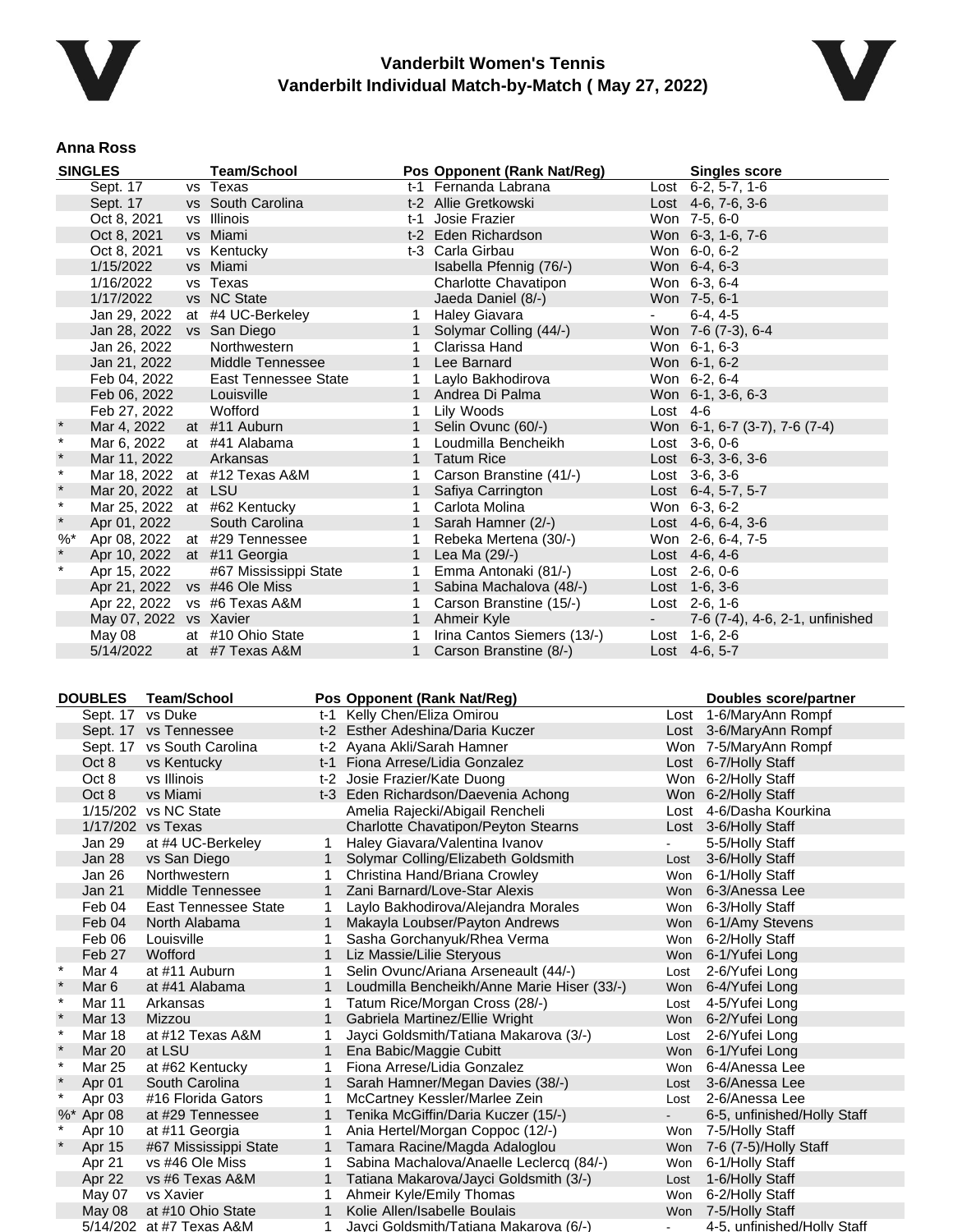



# **Holly Staff**

| <b>SINGLES</b> |                              | <b>Team/School</b>             |                | Pos Opponent (Rank Nat/Reg) |            | <b>Singles score</b>           |  |
|----------------|------------------------------|--------------------------------|----------------|-----------------------------|------------|--------------------------------|--|
| Sept. 17       |                              | vs Georgia Tech                |                | t-1 Carol Lee               |            | Lost 1-6, 5-7                  |  |
|                | Sept. 17                     | vs Tennessee                   |                | t-2 Esther Adeshina         |            | Won 6-3, 7-6                   |  |
|                | Oct 8, 2021                  | vs Illinois                    |                | t-1 Kate Duong              |            | Won 6-4, 1-6, 6-4              |  |
|                | Oct 8, 2021                  | vs Miami                       |                | t-2 Daevenia Achong         |            | Won 6-2, 6-2                   |  |
|                | Oct 8, 2021                  | vs Kentucky                    |                | t-3 Maialen Morante         |            | Won 6-4, 6-4                   |  |
|                | Oct 23, 2021                 | vs Ball State                  |                | t-1 Davies                  |            | Won 6-3, 6-3                   |  |
|                | Oct 23, 2021                 | vs East Tennessee State        |                | t-2 Daniela Rivera          |            | Won 6-1, 6-1                   |  |
|                | Oct 23, 2021                 | vs Purdue                      |                | t-3 Nathalia Gasparin       | Won 6-0    |                                |  |
|                | Oct 23, 2021                 | vs Miami Ohio                  |                | t-4 Ramasamy                |            | Lost 6-0, 2-6, 5-7             |  |
|                | Oct 31, 2021                 | vs Illinois                    |                | t-1 Ashley Yeah             |            | Won 6-1, 6-0                   |  |
|                | Oct 31, 2021                 | vs Wake Forest                 |                | t-2 Anna Campana            |            | Lost 1-6, 3-6                  |  |
|                | Oct 31, 2021                 | vs Tennessee                   |                | t-3 Daria Kuczer            |            | Lost 4-6, 6-7                  |  |
|                | 1/15/2022                    | vs Miami                       |                | Maya Tahan                  |            | Won 7-5, 6-3                   |  |
|                | 1/16/2022                    | vs Texas                       |                | Malaika Rapolu (117/-)      |            | Lost $6-4, 4-6, 3-6$           |  |
|                | 1/17/2022                    | vs NC State                    |                | Priska Nugroho              |            | Lost $1-6, 2-6$                |  |
|                |                              | Jan 29, 2022 at #4 UC-Berkeley | 4              | Julia Rosenqvist            |            | Lost $6-7$ (3-7), 2-6          |  |
|                | Jan 28, 2022                 | vs San Diego                   | 4              | Elizabeth Goldsmith         |            | Lost 1-6, 2-6                  |  |
|                | Feb 04, 2022                 | <b>East Tennessee State</b>    |                | 4 Emilia Alfaro             |            | Won 6-0, 6-1                   |  |
|                | Feb 04, 2022                 | North Alabama                  |                | 2 Julliette Talieu          |            | Won 6-1, 6-3                   |  |
|                | Feb 06, 2022                 | Louisville                     |                | 3 Chelsea Sawyer            |            | Won 7-5, 6-7 (2-7), 10-5       |  |
| $\ast$         | Mar 4, 2022                  | at #11 Auburn                  | 3              | Carolyn Ansari (104/-)      |            | Lost $3-6, 0-6$                |  |
| $\star$        | Mar 11, 2022                 | Arkansas                       | $\overline{4}$ | Lenka Stara                 |            | Won 7-6, 2-6, 6-1              |  |
| $\pmb{\star}$  | Mar 13, 2022                 | Mizzou                         | 3              | Elys Ventura                |            | Won 6-2, 7-5                   |  |
| $\star$        |                              | Mar 18, 2022 at #12 Texas A&M  | 3              | Mary Stoiana (80/-)         |            | Lost 1-6, 4-6                  |  |
| $\star$        |                              | Mar 25, 2022 at #62 Kentucky   | 3              | Carla Girbau                |            | Won 6-2, 4-6, 6-2              |  |
| $\star$        | Apr 01, 2022                 | South Carolina                 | 3              | Megan Davies                |            | Won 4-6, 7-6 (7-5), 6-4        |  |
| $\star$        | Apr 03, 2022                 | #16 Florida Gators             | $\overline{2}$ | Marlee Zein (58/-)          |            | Lost $6-2, 0-6, 4-6$           |  |
| $%$ *          |                              | Apr 08, 2022 at #29 Tennessee  |                | 3 Elza Tomase (106/-)       |            | Won 6-3, 6-4                   |  |
| $\star$        | Apr 10, 2022 at #11 Georgia  |                                | 3              | Mell Reasco (21/-)          |            | Won 6-7 (5-7), 6-3, 1-0 (10-8) |  |
| $\star$        | Apr 15, 2022                 | #67 Mississippi State          |                | 3 Tamara Racine             |            | Won 7-6 (7-4), 6-3             |  |
| $\star$        | Apr 17, 2022                 | #47 Ole Miss                   | 2              | Anaelle Leclercq (123/-)    |            | Won 7-5, 6-3                   |  |
|                | Apr 21, 2022 vs #46 Ole Miss |                                |                | 2 Anaelle Leclercq (123/-)  |            | Won 6-2, 1-6, 6-4              |  |
|                |                              | Apr 22, 2022 vs #6 Texas A&M   | 2              | Tatiana Makarova (20/-)     |            | Lost $0-6$ , $2-6$             |  |
|                | May 07, 2022 vs Xavier       |                                |                | 2 Imani Graham              | $\sim 100$ | 6-3, 1-6, 3-3, unfinished      |  |
|                | May 08                       | at #10 Ohio State              | 2              | Isabelle Boulais (41/-)     |            | Won 7-6 (7-4), 6-1             |  |
|                | 5/14/2022                    | at #7 Texas A&M                | $\mathcal{P}$  | Tatiana Makarova (24/-)     |            | 6-7 (4-7), 4-3, unfinished     |  |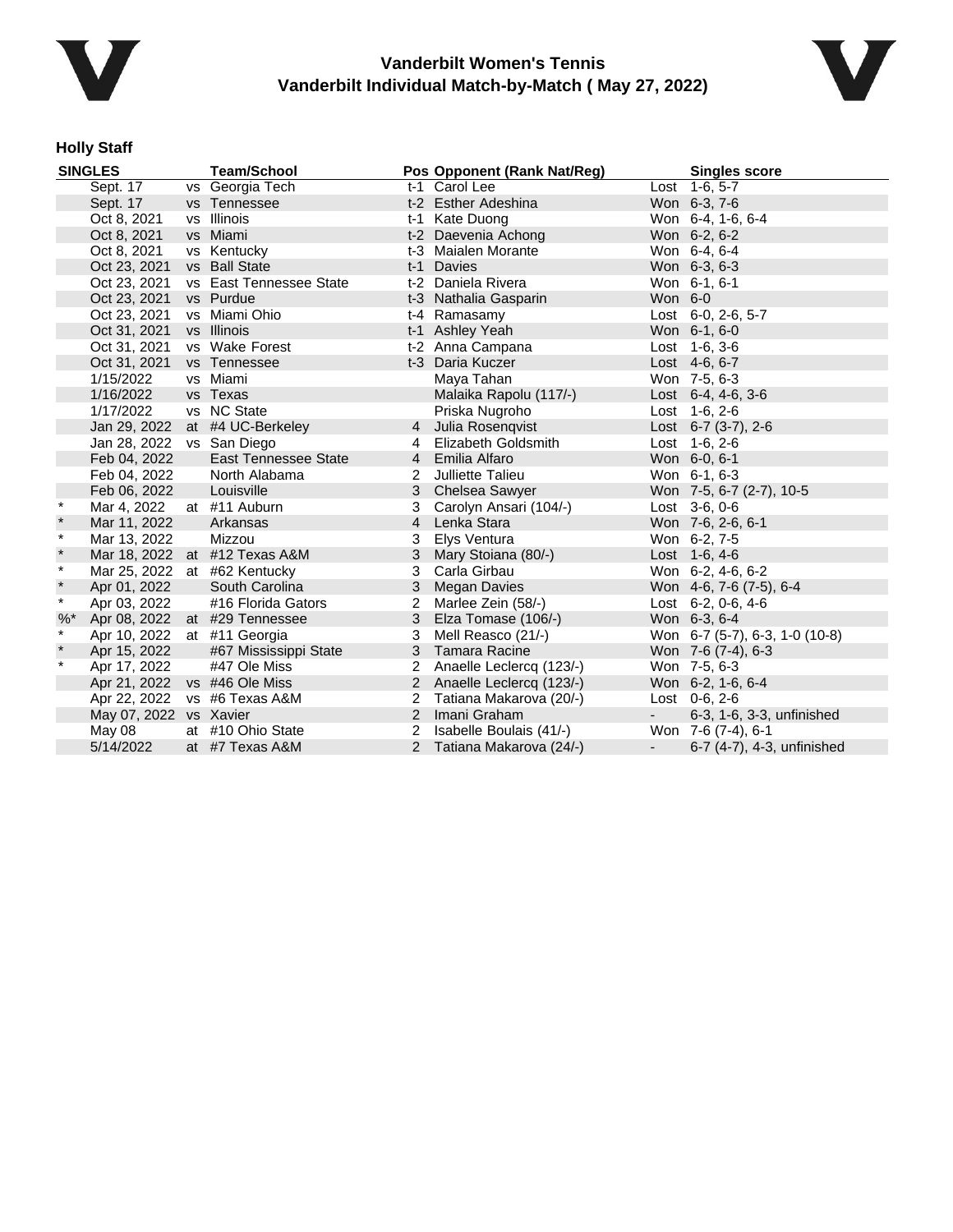



### **Holly Staff**

|         | <b>DOUBLES</b>          | <b>Team/School</b>          |                | Pos Opponent (Rank Nat/Reg)                         |                | <b>Doubles score/partner</b>  |
|---------|-------------------------|-----------------------------|----------------|-----------------------------------------------------|----------------|-------------------------------|
|         | Sept. 17 vs Wake Forest |                             |                | t-1 Carolyn Campana/Anna Campana                    |                | Won 6-3/Marcella Cruz         |
|         | Sept. 17 vs Duke        |                             |                | t-2 Georgia Drummy/Emma Jackson                     |                | Lost 3-6/Marcella Cruz        |
|         |                         | Sept. 17 vs Texas           |                | t-2 Bella Zamarripa/Malaika Rapolu                  |                | Won 6-3/Marcella Cruz         |
|         | Oct 8                   | vs Kentucky                 |                | t-1 Fiona Arrese/Lidia Gonzalez                     |                | Lost 6-7/Anna Ross            |
|         | Oct 8                   | vs Illinois                 |                | t-2 Josie Frazier/Kate Duong                        |                | Won 6-2/Anna Ross             |
|         | Oct 8                   | vs Miami                    |                | t-3 Eden Richardson/Daevenia Achong                 |                | Won 6-2/Anna Ross             |
|         | Oct 23                  | vs UT-Martin                |                | t-1 Espinal/Niedzialowski                           |                | Won 8-0/Anessa Lee            |
|         | Oct 23                  | vs Ball State               |                | t-2 Davies/Polishchuk                               |                | Won 8-4/Anessa Lee            |
|         | Oct 23                  | vs East Tennessee State     |                | t-3 Fernanda Carvajal/Yunuen Elizarraras            |                | Lost 6-8/Anessa Lee           |
|         | <b>Oct 31</b>           | vs Tennessee                |                | t-1 Olivia Symons/Tenika McGiffin                   |                | Won 6-4/Marcella Cruz         |
|         | Oct 31                  | vs Illinois                 |                | t-1 Josie Frazier/Ashley Yeah                       |                | Won 6-2/Anessa Lee            |
|         | Oct 31                  | vs Wake Forest              |                | t-1 Samantha Martinelli/Peyton Pesavento            |                | Won 6-3/Anessa Lee            |
|         | Oct 31                  | vs Kentucky                 |                | t-2 Carlota Molina/Florencia Urrutia                |                | Won 6-2/Anessa Lee            |
|         |                         | 1/17/202 vs Texas           |                | <b>Charlotte Chavatipon/Peyton Stearns</b>          |                | Lost 3-6/Anna Ross            |
|         | Jan 29                  | at #4 UC-Berkeley           | $\mathbf{1}$   | Haley Giavara/Valentina Ivanov                      |                | 5-5/Anna Ross                 |
|         | <b>Jan 28</b>           | vs San Diego                | $\mathbf{1}$   | Solymar Colling/Elizabeth Goldsmith                 | Lost           | 3-6/Anna Ross                 |
|         | Jan 26                  | Northwestern                | $\mathbf 1$    | Christina Hand/Briana Crowley                       | Won            | 6-1/Anna Ross                 |
|         | Feb 04                  | <b>East Tennessee State</b> | $\mathbf{1}$   | Laylo Bakhodirova/Alejandra Morales                 |                | Won 6-3/Anna Ross             |
|         | Feb 04                  | North Alabama               | 2              | Julliette Talieu/Sydney Flesch                      | <b>Won</b>     | 6-1/Marcella Cruz             |
|         | Feb 06                  | Louisville                  | $\mathbf{1}$   | Sasha Gorchanyuk/Rhea Verma                         |                | Won 6-2/Anna Ross             |
| $\ast$  | Mar 4                   | at #11 Auburn               | $\overline{2}$ | Georgie Axon/Adeline Flach                          |                | 5-3, unfinished/Anessa Lee    |
| $\star$ | Mar 6                   | at #41 Alabama              | $2^{\circ}$    | Anna Parkhomenko/Petra Sedlackova                   | Won            | 6-2/Anessa Lee                |
| $\ast$  | Mar 11                  | Arkansas                    | 2              | Lenka Stara/Laura Rijkers                           | Lost           | 3-6/Anessa Lee                |
| $\star$ | <b>Mar 13</b>           | Mizzou                      | $\overline{2}$ | Emelie Schwarte/Bronte Murgett                      | Lost           | 3-6/Anessa Lee                |
| $\star$ | Mar 18                  | at #12 Texas A&M            | 3              | Jeanette Mireles/Gianna Pielet                      |                | 3-4, unfinished/Amy Stevens   |
| $\star$ | Mar 20                  | at LSU                      | 3              | Nina Geissler/Mia Rabinowitz                        | Lost           | 5-7/Amy Stevens               |
| $\star$ | <b>Mar 25</b>           | at #62 Kentucky             | $\overline{2}$ | Ellie Eades/Carla Girbau                            |                | 4-5, unfinished/Marcella Cruz |
| $\star$ | Apr 01                  | South Carolina              | $\overline{2}$ | Ana Cruz/Ayana Akli                                 | Lost           | 2-6/Marcella Cruz             |
| $\star$ | Apr 03                  | #16 Florida Gators          | 2              | Alicia Dudeney/Bente Spee (34/-)                    | Lost           | 4-6/Marcella Cruz             |
|         | %* Apr 08               | at #29 Tennessee            | $\mathbf{1}$   | Tenika McGiffin/Daria Kuczer (15/-)                 | $\blacksquare$ | 6-5, unfinished/Anna Ross     |
| $\star$ | Apr 10                  | at #11 Georgia              | 1              | Ania Hertel/Morgan Coppoc (12/-)                    |                | Won 7-5/Anna Ross             |
|         | Apr 15                  | #67 Mississippi State       | $\mathbf{1}$   | Tamara Racine/Magda Adaloglou                       | Won            | 7-6 (7-5)/Anna Ross           |
| $\star$ | Apr 17                  | #47 Ole Miss                | $\overline{2}$ | Ludmila Kareisova/Kelsey Mize                       | Won            | 6-1/Yufei Long                |
|         | Apr 21                  | vs #46 Ole Miss             | $\mathbf{1}$   | Sabina Machalova/Anaelle Leclercq (84/-)            |                | Won 6-1/Anna Ross             |
|         | Apr 22                  | vs #6 Texas A&M             | 1              | Tatiana Makarova/Jayci Goldsmith (3/-)              | Lost           | 1-6/Anna Ross                 |
|         | May 07                  | vs Xavier                   | $\mathbf{1}$   | Ahmeir Kyle/Emily Thomas                            | Won            | 6-2/Anna Ross                 |
|         | May 08                  | at #10 Ohio State           | 1.             | Kolie Allen/Isabelle Boulais                        |                | Won 7-5/Anna Ross             |
|         |                         | 5/14/202 at #7 Texas A&M    | $\mathbf{1}$   | Jayci Goldsmith/Tatiana Makarova (6/-)              |                | 4-5, unfinished/Anna Ross     |
|         | May 24                  | vs Notre Dame               |                | R32 Maria Olivia Castedo/Page Freeman (15/-)        |                | Won 6-3, 6-3/Anna Ross        |
|         | May 25                  | vs Old Dominion             |                | R16 Tatsiana Sasnouskaya/Yuliia Starodubsteva (8/-) |                | Won 6-4, 6-3/Anna Ross        |
|         | May 26                  | vs NC State                 |                | t-Q Jaeda Daniel/Nell Miller (1/-)                  |                | Lost 4-6, 6-4, 6-10/Anna Ross |